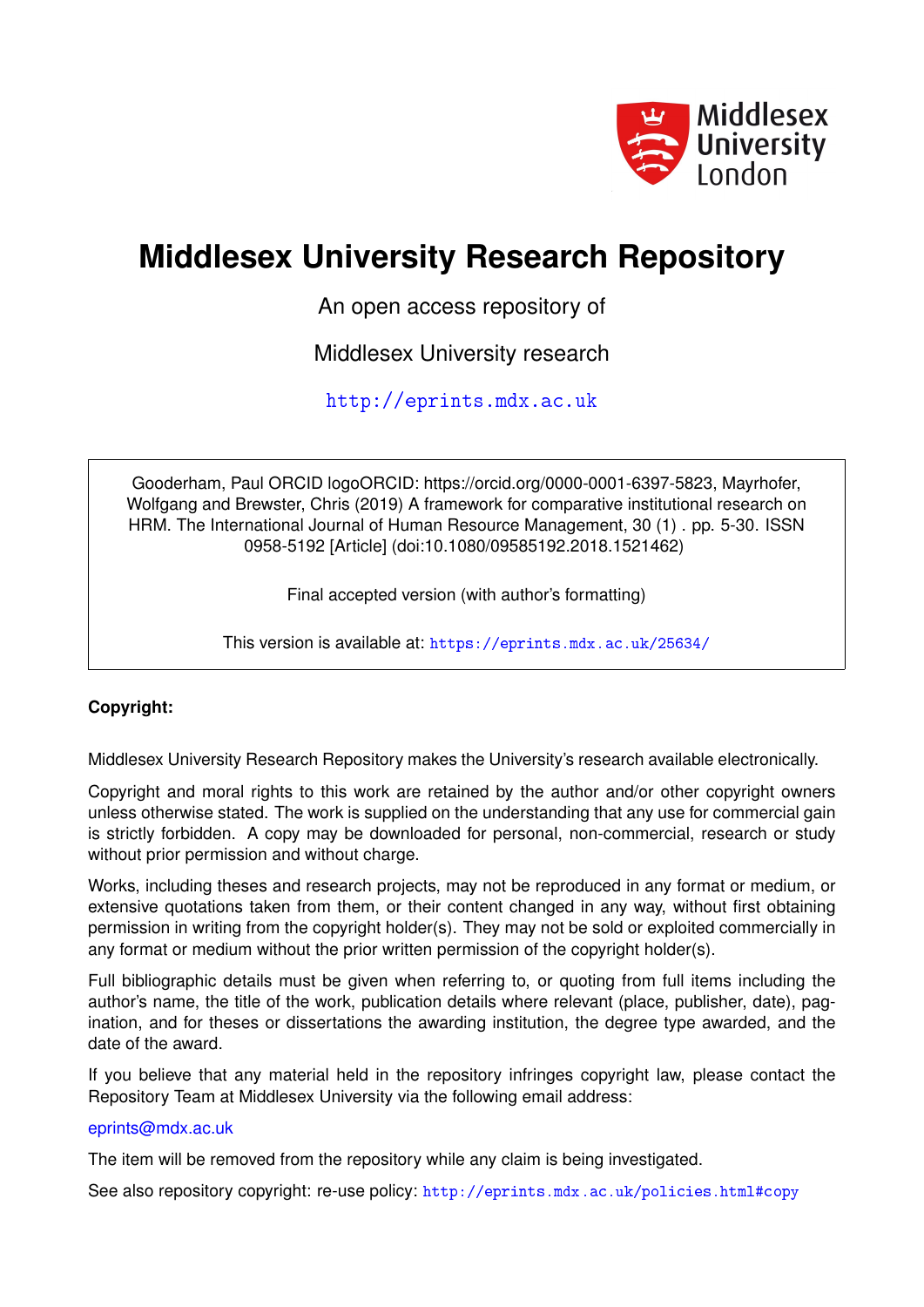# **A FRAMEWORK FOR COMPARATIVE INSTITUTIONAL RESEARCH ON HRM**

#### **Abstract:**

This paper argues that awareness of institutional context has been singularly lacking in the most influential areas of human resource management (HRM). This lack of attention to external context has resulted in findings that fail to reflect reality. We offer a layered contextual framework embedded in economic institutional theory. We propose that it forms the basis of a comparative research agenda for HRM. We validate the framework using extant publications on institutionally based comparative HRM, drawing on findings from the Cranet research network published in the decade 2007-2017.

**Key words:** Comparative HRM; Cranet; HRM and context; institutions; time; stakeholder view of HRM; contextual framework of HRM

This research did not receive any specific grant from funding agencies in the public, commercial, or not-for-profit sectors.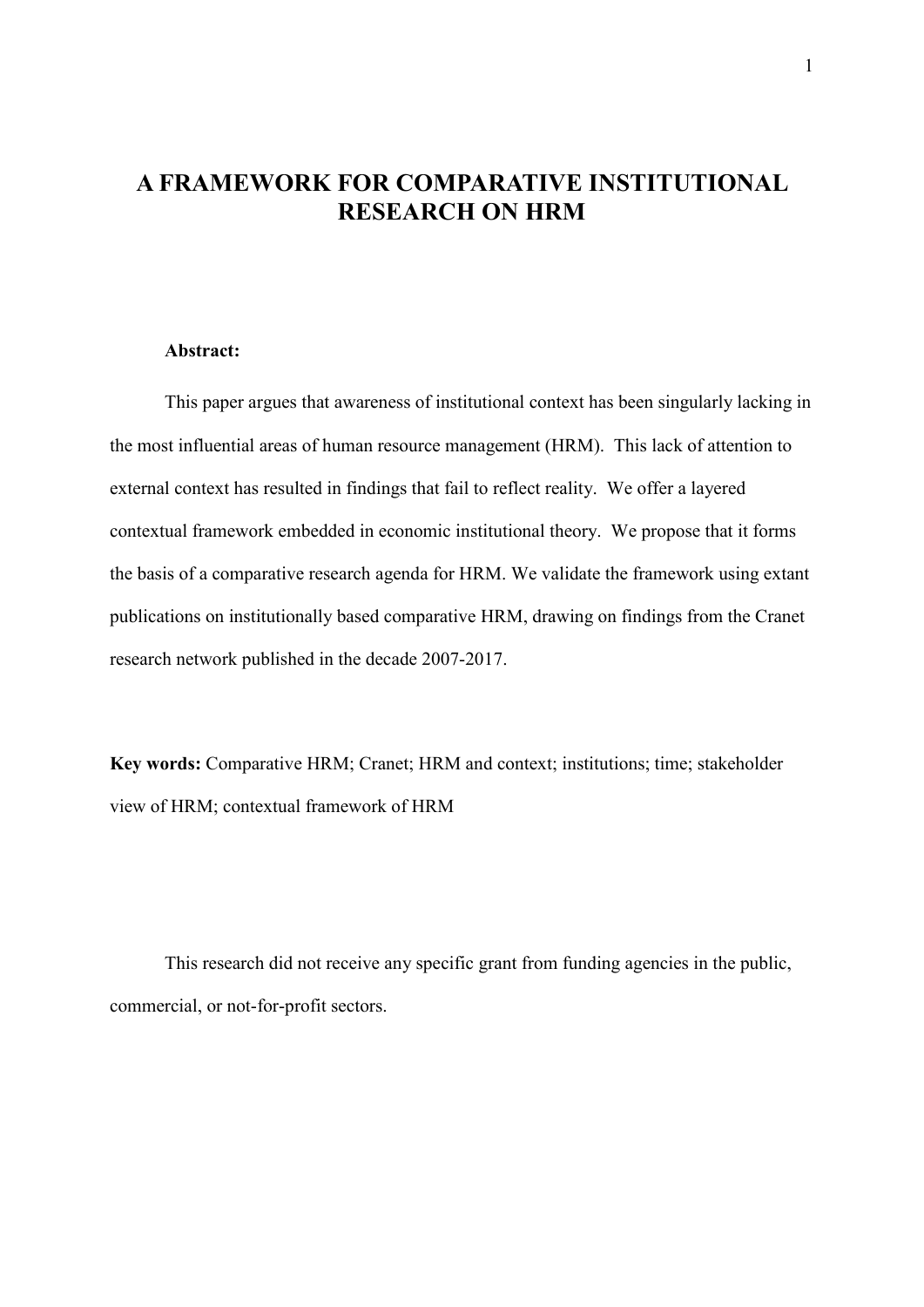# **A FRAMEWORK FOR COMPARATIVE INSTITUTIONAL RESEARCH ON HRM**

### **INTRODUCTION**

The term 'personnel management' began to be replaced by the concept of 'human resource management' (HRM) from the mid-1970s (Schuler & Jackson, 2005). In 1984, two seminal books (Beer et al., 1984; Fombrun et al., 1984) by authors from major schools in the USA were able to draw on their experience of running HRM programmes to offer analyses of HRM (Beer et al, 2015). Fombrun et al.'s (Devanna et al., 1984:35) first chapter is devoted to the external context of HRM and covers technological, economic, socio-cultural and political issues. However, this gets lost in the subsequent chapters and although their framework mentions context they developed a firm-centric view of HRM: "…the firm must decide what optimal structure is needed to carry out its (performance) objectives." In the Beer et al. framework, however, context, including national legislation and national industrial relations regimes, plays a significant role and the authors argue that: "HRM policies and practices are not and cannot be formed in a vacuum. They must reflect the governmental and societal context in which they are embedded. For this reason, policies and practices that work in the United States will not necessarily work in Europe or Japan" (Beer et al., 1984:34). Almost all subsequent models of the scope of HRM, including all those mentioned in this article (and our own proposal), owe a significant, if not always acknowledged, debt to the original Beer et al (1984) 'map of the territory'.

So what does 'HRM' mean? There are two distinctive approaches. First, HRM is the process of managing people in organisations (the meaning in the Beer et al., 1984, text). This, the more generic, definition of the territory of HRM covers all the ways people are managed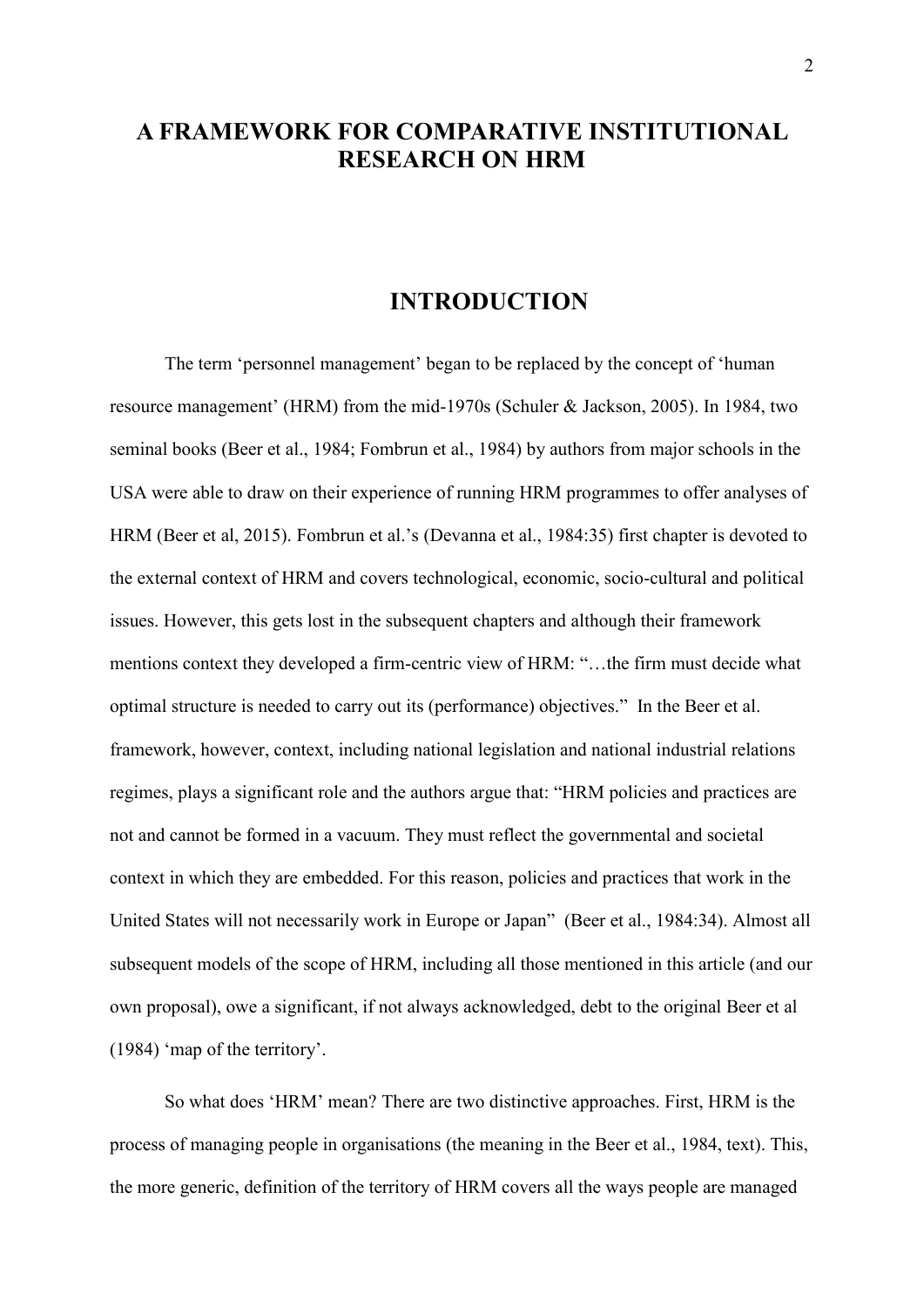in different contexts. In this definition, all organisations have human resource management: why and how they do it, and with what outcomes, are then the key questions. In the second definition, HRM is the process of managing people in organisations so as to ensure, as far as possible, maximum employee performance with the objective of meeting the organisation's objectives (the approach in the Fombrun et al., 1984, text). This, often referred to as Strategic HRM (SHRM), is more normative and implies there would be many organisations that do not have HRM. Here the key questions would be about what was done and whether it led to improvements in employee performance and/ or organisational results. Since the mid-1990s this is the definition that has dominated the HRM field (Paauwe & Farndale, 2017). While the first definition takes a view that embraces context, SHRM (Wright & McMahan, 1992) has narrowed the field, restricting it to the activities of management in pursuit of organisational objectives, with the assumption that firms and managers have considerable autonomy to decide on strategy and take the appropriate actions. We adopt the first, wider, definition, emphasising developments that have taken place within comparative institutional theory as a way of understanding the variety of different ways in which people are managed.

We are concerned with the relationship between context, organisations and the people that work for them. We argue that HRM has become overwhelmingly though not (as we shall show) exclusively, characterised by unstated 'universalist' assumptions, and overlooks context. Further, we argue that economic institutional theory – unavailable to Beer et al. in 1984 – offers a theoretically sufficiently developed and suitable mechanism for bringing context back in. Supported by a selective review of comparative HRM research, our core argument is as follows: the current status of mainstream HRM research is generally insensitive to developments in context and needs to be more aware of cross-national institutional theorisation. We argue that doing so will bring it closer to the nationally constrained reality of practitioners.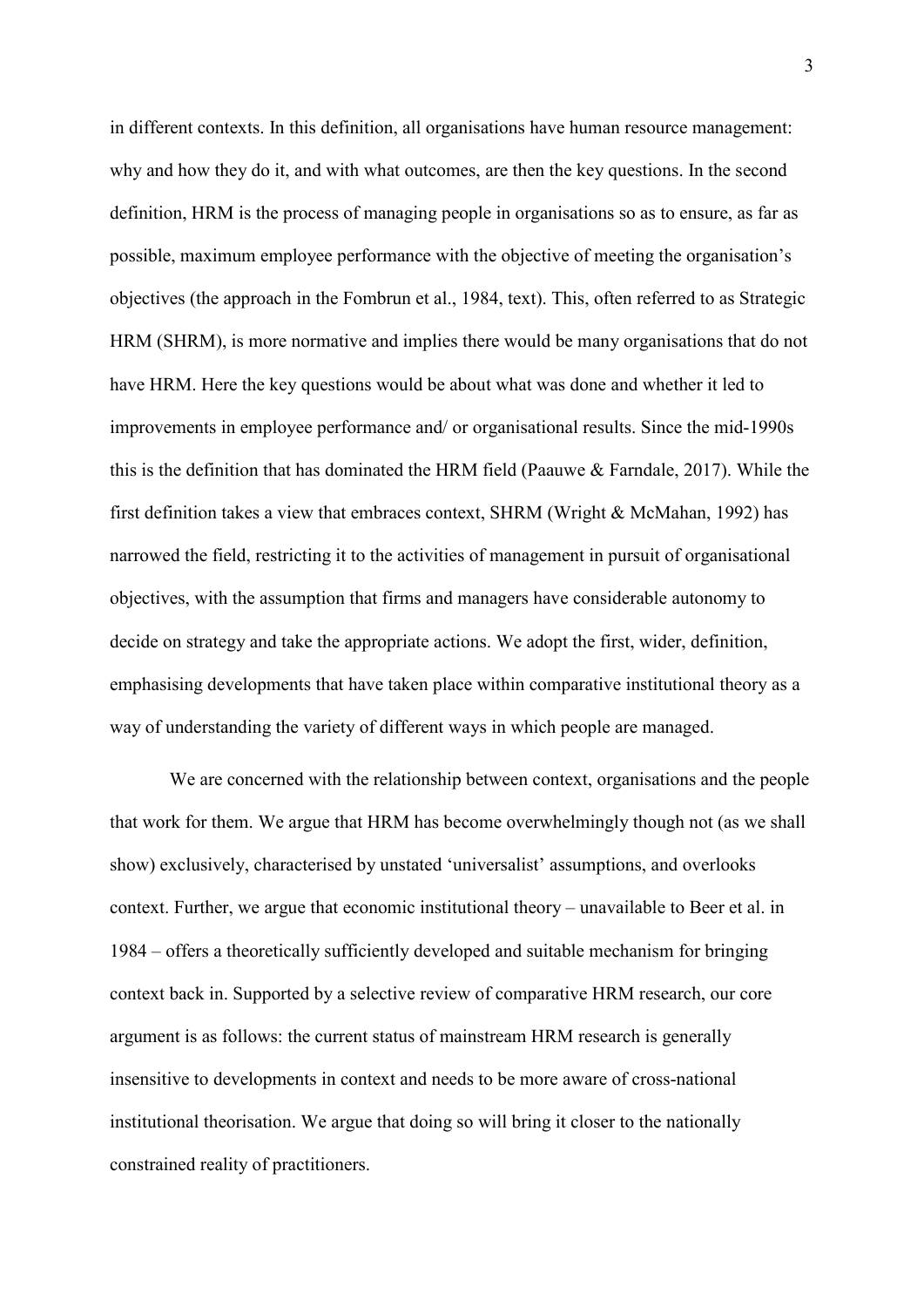We develop our core argument in three steps. We start by briefly reviewing HRM research and theorising. Thereafter we present a Comparative Contextual Framework that is underpinned by institutional economics theory (North, 1990) and comparative institutionalist theory (Hall & Soskice, 2001) rather than neo-institutionalist theory (see Paauwe & Farndale, 2017). This framework provides a research agenda that emphasises the need for a better theoretical understanding of the interplay between HRM and the broader context. We support this approach by drawing on empirical research, mainly from Cranet, from the period 2007- 2017.

### **HRM AND THE ISSUE OF CONTEXT**

The dominance of SHRM is borne out in citations. A recent overview of HRM (Brewster, et al., 2016) found that the majority of the most highly cited studies in the field concern the impact of HRM on organisational performance or, to a lesser extent, a second stream that deals with the influence of HRM on individual performance. This central stream of HRM research is very US-centric and largely context-free (see Paauwe & Farndale, 2017). Brewster et al. (2016) note that this insensitivity to context is also a feature of the 'subordinate' stream of outcomes research conducted at the individual level.

Notwithstanding this dominant stream, there are many HRM studies outside the HRM/ firm performance stream, the most-cited ones being in 'HRM and industrial relations', 'international HRM' and 'comparative HRM' . All three are sensitive to context. Research linking HRM and industrial relations (IR) is particularly widespread in, but by no means limited to, the more unionised European continent (see Nienhüser & Warhurst, 2018). It recognises the role of other stakeholders than the owners of businesses (Beer et al., 2015), including the state, employers' associations, and trade unions and works councils (Batt & Banerjee, 2012; Kaufman, 2010).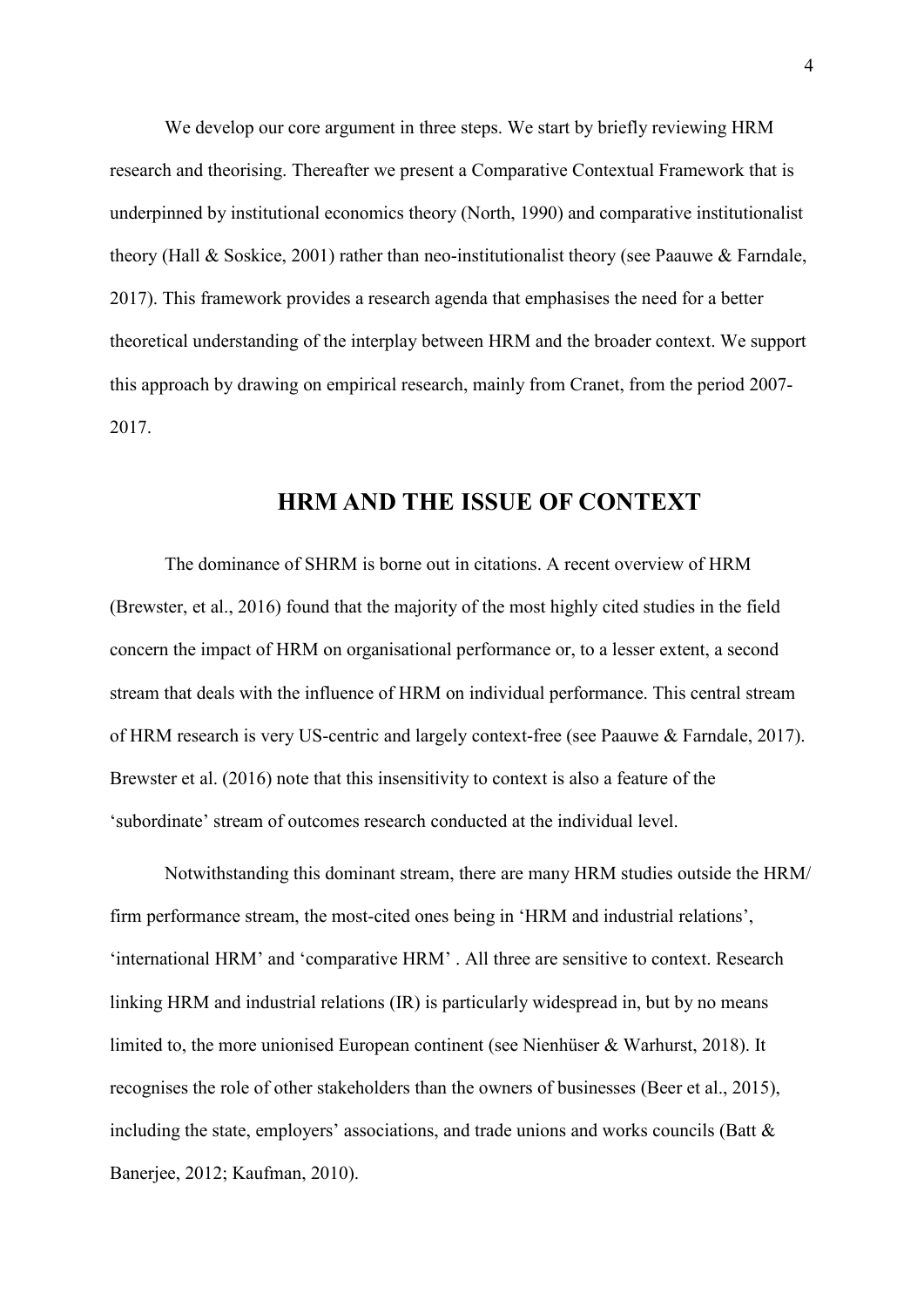International HRM (IHRM) explores HRM in, mainly private sector, multinational enterprises (MNEs) operating across national boundaries (Kaufman, 2014). A significant section of the IHRM literature addresses issues related to moving people and/ or knowledge across national borders (Stahl et al., 2012). Much of this 'expatriation' literature refers to cultural and institutional distance. Another important strand of IHRM literature explores inter alia the way that formal institutional distance between countries constrain MNEs from adopting worldwide HRM policies. It is assumed in the majority of this literature (Dowling et al., 2013; Gooderham, et al., 2006; Stahl et al., 2012) that drives for consistency and worldwide policies in internationally operating organisations meet with national level restrictions, creating a "tension" between standardisation and differentiation strategies (Kostova & Roth, 2002: 215). In short, in much of this literature there is a notion that national institutional settings matter for the transfer of HRM by MNEs. There is also a stream of IHRM literature that finds evidence of a dominance effect in HRM (Edwards et al., 2016; Smith & Meiksins, 1995), arguing that the US management model is often embraced by MNEs regardless of their home country origins as best suited to provide "the necessary flexibility to cope with rapidly evolving economic and technological conditions" and has thus become the de-facto "dominant" (or best practice) model (Pudelko & Harzing, 2007: 539). Much of this strand of IHRM literature rests on comparative institutional distinctions (Edwards et al., 2016).

Comparative HRM (CHRM) looks for differences and similarities in different geographical settings (Brewster et al., 2018; Lazarova et al., 2008). Since 1990, the longrunning Cranet project [\(www.cranet.org\)](http://www.cranet.org/) has been a particularly important source of empirical studies (Dewettinck & Remue, 2011; Gooderham & Nordhaug, 2011). Initially Cranet researchers tended to focus on Europe but increasingly studies have included non-European countries such as the USA, Australia and Japan. Two major sub-streams of CHRM research have emerged from Cranet. First, studies aiming to better understand HRM in different countries (Brewster, Mayrhofer & Farndale, 2018). Second, developments over time; with the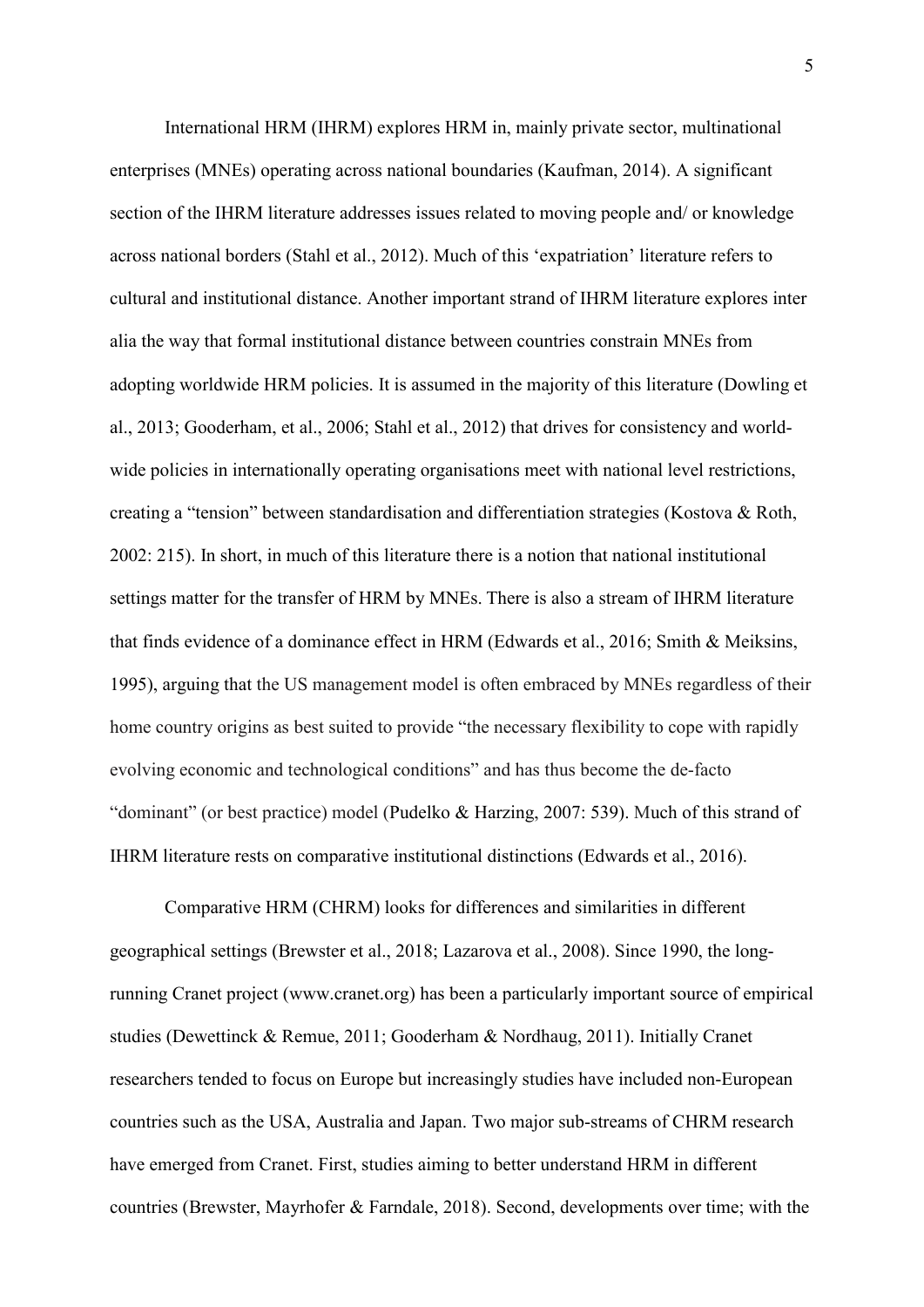basic issue concerning whether HRM differences remain salient. Much of the convergence argument comes from rational actor models of the firm (e.g. Simon, 1955) and the worldpolity approach (Meyer & Rowan, 1977) arguing that actors are subject to isomorphic pressures to follow the successful Western model of rationalisation. Informal (e.g. Hofstede, 1980; House et al. 2004) and formal institutional arguments (e.g. North, 1990; Hall & Soskice, 2001) favour divergence or, most often, the maintenance of differences.

We can also observe a stream of literature that has engaged with theory-building in HRM (Jackson et al., 2014; Wright & McMahan, 1992; Paauwe & Farndale, 2017). Whereas SHRM at the organisational level is often underpinned by the resource-based view of the firm (Barney & Wright, 1998; Nyberg, et al., 2014), its counterpart at the individual level has drawn on behavioural approaches (Jackson, 2013). To the extent that CHRM has theoretical foundations, economic institutional theory as manifested in 'comparative capitalisms' (see e.g. Gooderham et al., 2015a; Greenwood, et al., 2017) is increasingly the dominant approach. We draw on insights into how formal and informal institutions affect organisations, assuming that formal institutions condition national HRM regimes but that informal institutions such as norms also play a role.

## **A COMPARATIVE CONTEXTUAL FRAMEWORK FOR HRM**

HRM research makes use of a number of theories. Looking at highly cited papers and their underlying theoretical premises, we identify three groups (for a more detailed overview see Appendix 1). A first group draws on concepts linked with strategy, fit, and organizational life cycle (e.g. Baird & Meshoulam, 1988; Lengnick-Hall & Lengnick-Hall, 1988); a second group uses resource-based and related concepts (e.g. Lado & Wilson, 1994; Lepak & Snell,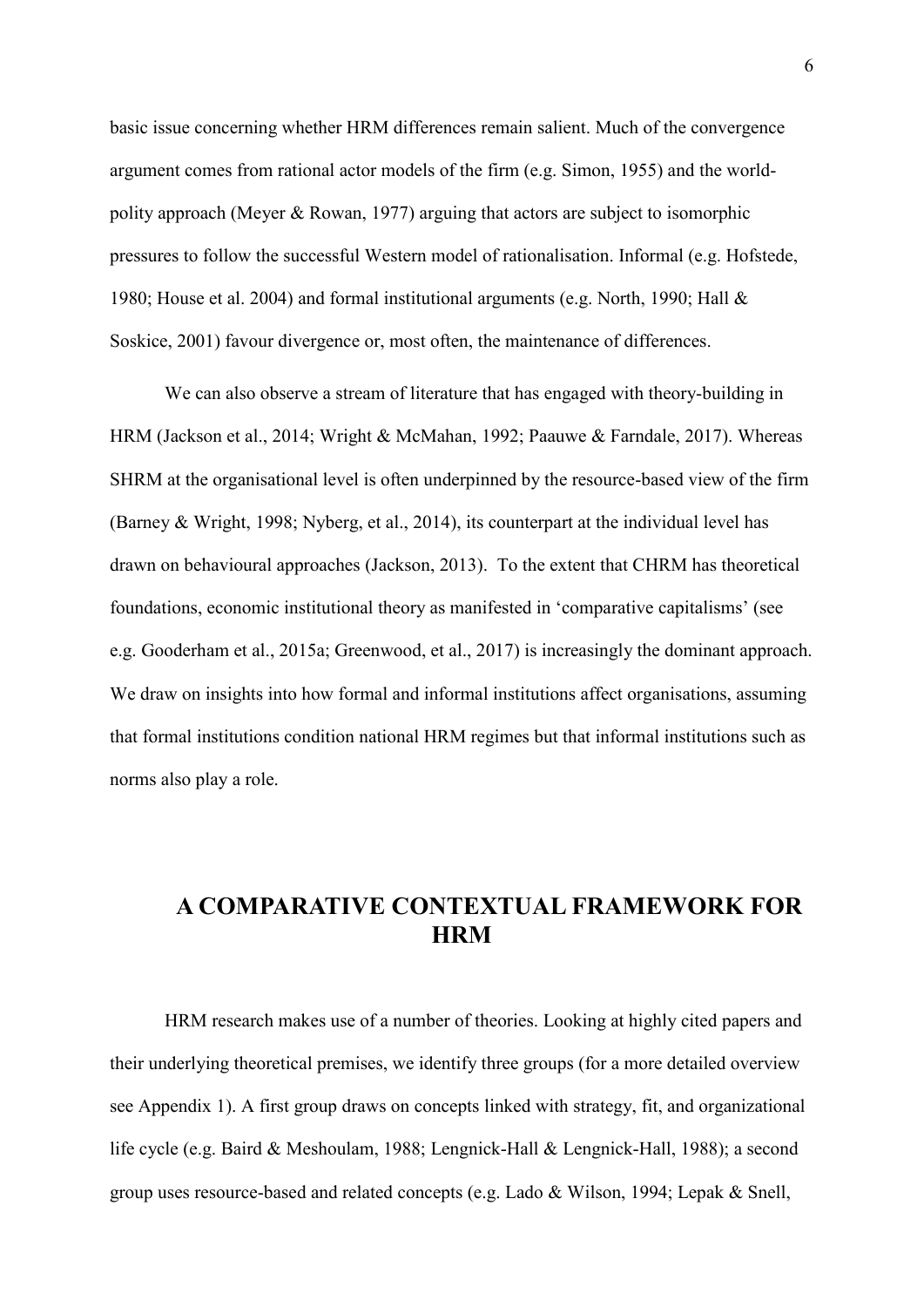1999); and a third group tries to synthesize a variety of different theoretical streams beyond these mentioned, such as cybernetics or general systems theory (e.g. Wright & McMahan, 1992; Jackson & Schuler, 1995). In addition, a number of prominent scholars have proposed overviews: a conceptual model of theoretical frameworks for studying SHRM (Wright & McMahan, 1992), an integrative perspective for research on HRM in context (Jackson & Schuler, 1995), a model of strategic IHRM (Taylor et al., 1996), a fit/ flexibility model of SHRM (Wright & Snell, 1998), the development of an HRM architecture (Lepak & Snell, 1999), and a model for integrating strategy and SHRM (Wright et al., 2001). More recently, two synthetic efforts are noteworthy. An 'aspirational' framework puts the HRM system at the centre and, without displaying causal linkages, arrays internal and external environments and outcomes for internal and external stakeholders around it (Jackson et al., 2014). A similar SHRM framework identifies three mechanisms – competitive, heritage, institutional – that via organizational capabilities and legitimacy define the leeway for strategic choice of key decision makers in the employment relationship as a relevant context (Paauwe & Farndale, 2017). In turn, the context relates to SHRM in terms of the strategic HRM system with HRM capabilities, that through employee-level processes lead to HRM outcomes and, consequently, to effects on organizational performance, individual well-being, and societal well-being.

Our Comparative Contextual Framework, like all those noted above, draws on the heritage of the Beer et al. (1984) model, but as compared to that and the other models noted above has four distinguishing characteristics. First, it has a clear and unified theoretical lens, avoiding the potential trap of synthesizing too many theoretical approaches that may be at least partly incompatible with each other. Rather than employing a neo-institutional approach (see e.g. Paauwe & Farndale, 2017), our approach to external context is grounded in economic institutional theory (North, 1990). Economic institutional theory emphasizes the formal regulative aspects of institutions and enforcement as well as informal constraints. Institutional frameworks, that vary from country to country, constitute incentive structures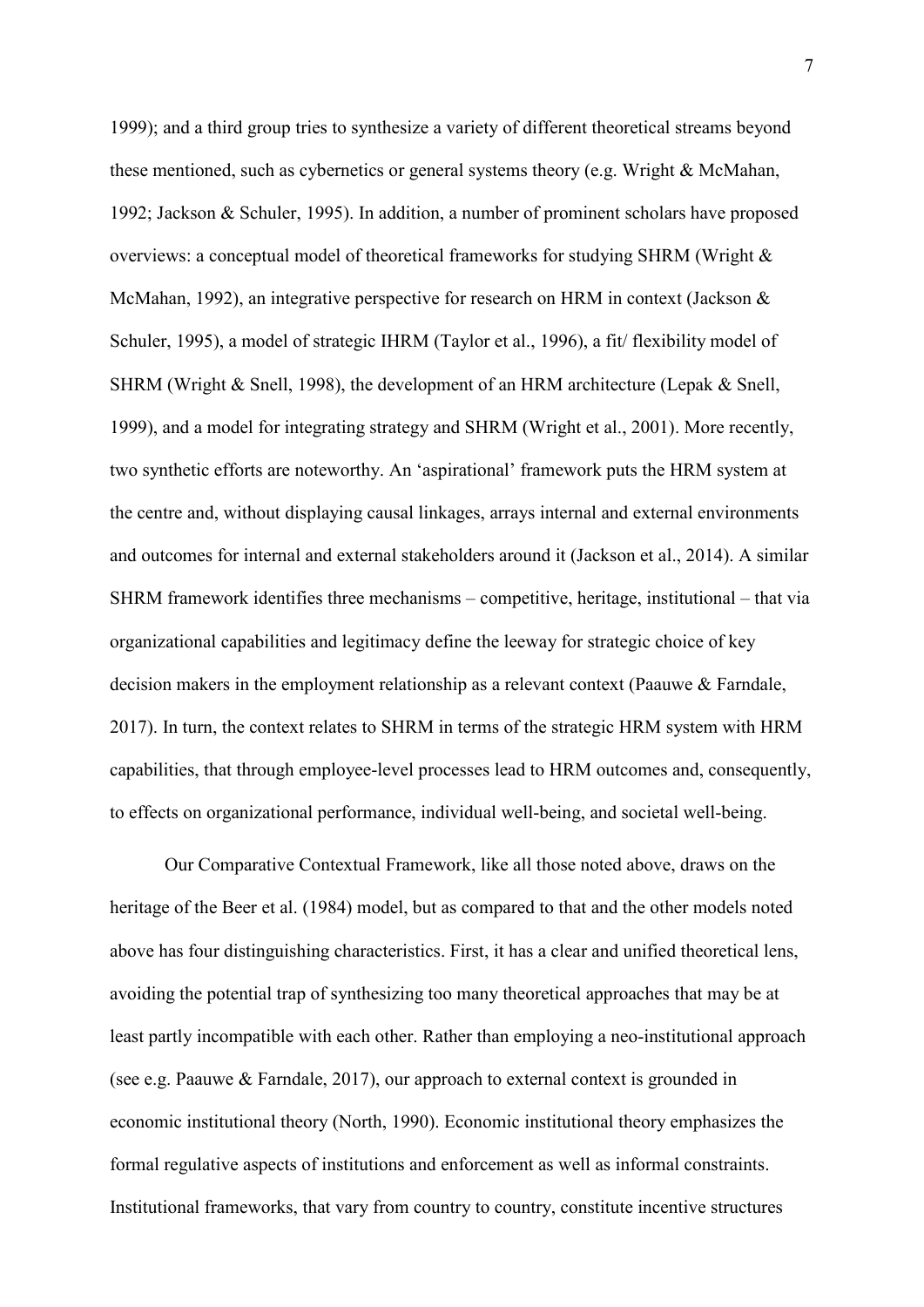that actors respond to. Institutions impact organisations so that management can manoeuver only within relatively tight, externally located limits. Further, although there may be some convergence among leading industrial nations that trade with each other, an overwhelming feature is one of divergence (North, 1990), as noted in the concept of 'comparative capitalisms' (Jackson & Deeg, 2008). Following North, Hall and Soskice (2001:9) define institutions as "a set of rules, formal or informal, that actors generally follow, whether for normative, cognitive, or material reasons…". Stressing the systematic variation found in the character of corporate structure across different types of economies, they distinguish Liberal Market Economies (LMEs) and Coordinated Market Economies (CMEs). However, there are other comparative capitalisms theories proposed by Amable (2003), Thelen (2014) and Whitley (1999). What these theories share is the notion of distinct varieties of business systems that lead to national differences in the degree of interdependence and delegation between managers and employees, creating distinctive national HRM regimes (Gooderham et al., 1999). A simplistic focus on the HRM chain and the strategy or policies of the firm misses these important contextual factors. Our Comparative Contextual Framework therefore challenges the (usually implicit) assumption, in particular in most variants of SHRM and in the more individually focused elements of HRM research, that management can choose and implement any strategy that they deem appropriate (Wangrow et al., 2015).

Second, our framework emphasizes the distinction between the internal and the external context and takes a theoretically grounded view for differentiating between its various building blocks.

Third, it clearly identifies different levels of social complexity ranging from the individual to global within which the different building blocks of the framework – internal and external contexts, the HRM chain, and its outcomes – are consistently located.

Fourth, the proposed framework explicitly integrates the temporal dimension. This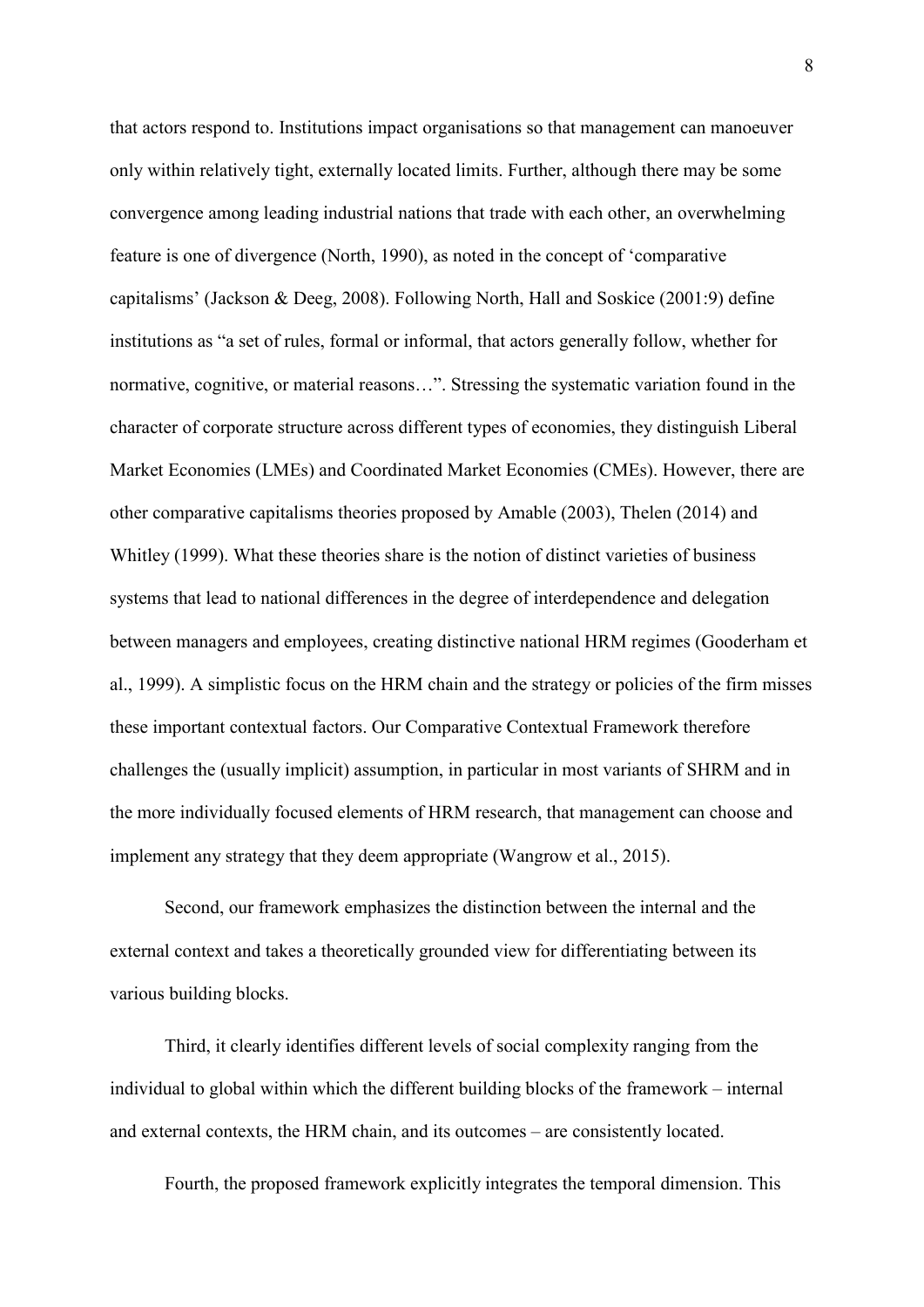acknowledges the often under-rated role that time plays in organizational processes and is especially important for capturing the dynamics of HRM, the crucial differentiation between outcomes at different points in time and conceptually integrating ongoing changes in HRM.

Taken together, this gives the framework some unique characteristics. Figure 1 depicts the framework.

#### << **FIGURE 1 ABOUT HERE** >>

The Comparative Contextual Framework for HRM sets the subject within distinct levels of contextual influence: in order, *global/ regional; national; organisational; HRM* itself; and *group* and *individual*. We argue that these levels impact successively the formal and informal institutions within which HRM operates and that the outcomes of HRM can also be found at each level.

At the core of the framework is the *HRM Chain,* consisting of strategy and policies, practices and perceptions. The chain ends with the perceptions of various internal stakeholders (Nishii & Wright, 2008), in particular employees, who experience management practices and generate behaviours that provide the link to outcomes. Behaviours are mediated by perceptions of HRM*.* The organisation's espoused policies and the practices of individual managers are important but it is the workforce reaction to them and their resulting behaviours that are crucial for the outcomes (Nishii & Wright, 2008). Beyond the internal context, the perceptions of actors in the external context such as banks, municipalities, or legal courts matter, too.

The chain operates both in internal and external contexts. We divide the internal context into two sub-contexts. The first of these, *Organisational Characteristics* (Lawrence & Lorsch, 1967; Thompson, 1967), contains factors outside the HRM chain but within the organisation. For example, size, technology, structure, and whether the organisation is an MNE, influence the configuration of the HRM Chain. It also has an effect on *HRM*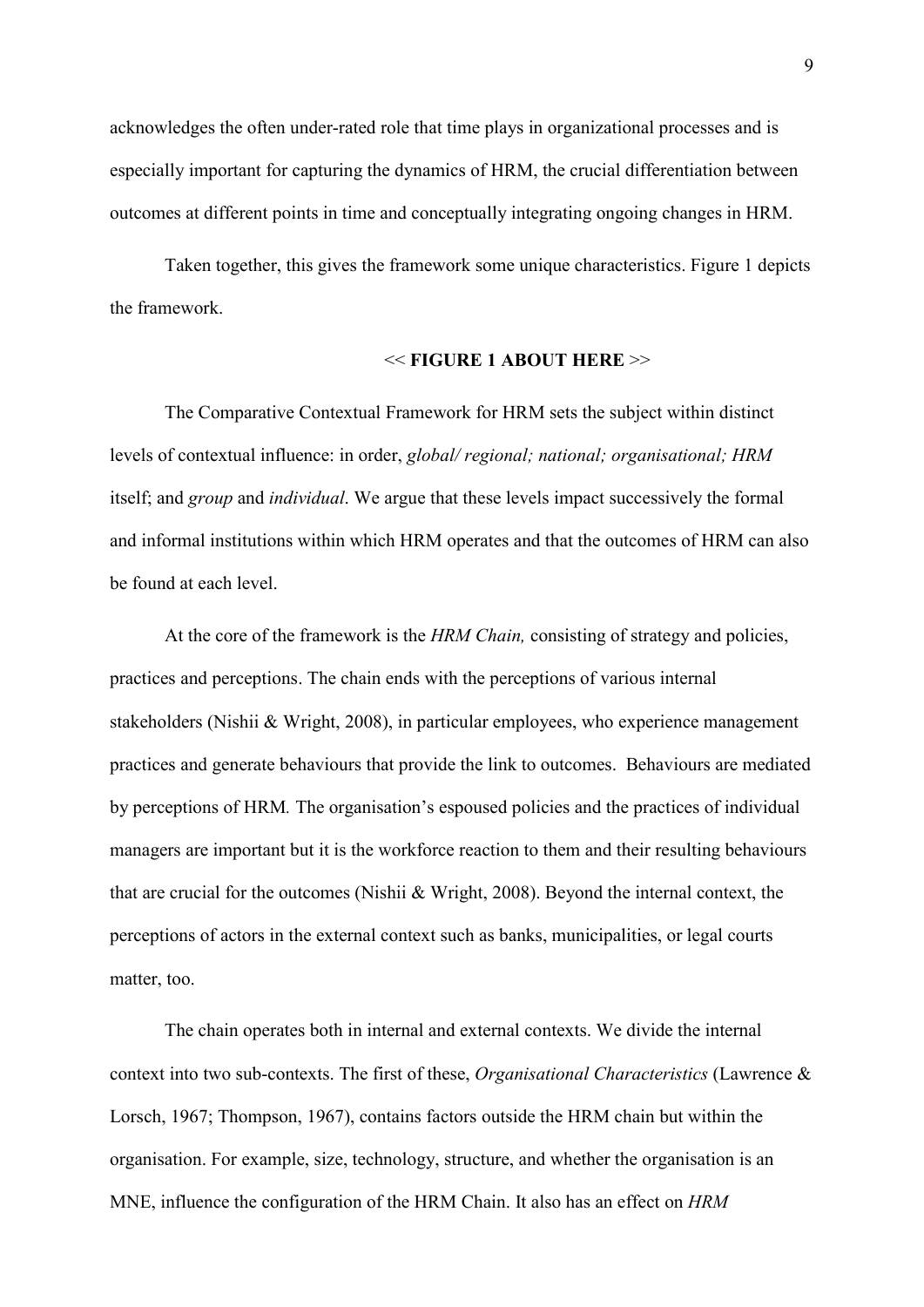*Organisational Integration,* i.e. the existence, role and structure of a specialist HRM department in relation to the role of line management. Thus, HRM Organisational Integration comprises the structural, processual, strategic and power-related link between HRM and the 'rest' of the organisation, including the relative size of the HRM department, the hierarchical position of the top HRM specialist and links to the CEO, and how the HRM department works with line managers (Sheehan, 2005). The second internal sub-context, *Internal Stakeholder*s, includes all individual and collective actors that have an interest in and are important for HRM, e.g. owners or shareholders, managers, employees and their representative bodies such as trade unions or works councils.

The broader context beyond the organisation, and its interplay with HRM, has not received the attention it deserves. Thus, while mainstream SHRM research often controls for the impact of *Organisational Characteristics* and *HRM Organisational Integration* (e.g. the role of the HRM function) on the *HRM Chain*, we argue that the *External Context* also has a direct, and significant, impact on HRM. Further, it has an indirect effect via the balance between *Internal Stakeholders.* We distinguish *Formal* and *Informal Institutions* and argue that they set the framework within which the organisation operates (Jackson and Schuler, 1995). While some of these are global or regional, for the most part they are national.

The *Outcomes* of the HRM chain (Jiang et al., 2012) are located at the same levels of social complexity as those on the left-hand side of the Framework. Working up, outcomes will impact the individual employee, e.g. job satisfaction or insecurity; organisational HRM, e.g. functional flexibility; the organisation itself, e.g. competitiveness; the country, e.g. national capability building; and world regions or the whole world, e.g. wealth creation or mobility. The same activities in the HRM chain can simultaneously lead to results that may have different outcomes, positive or negative, at the different levels (Truss, 2001).

The framework incorporates *Time* (George & Jones, 2000; Sonnentag, 2012) in a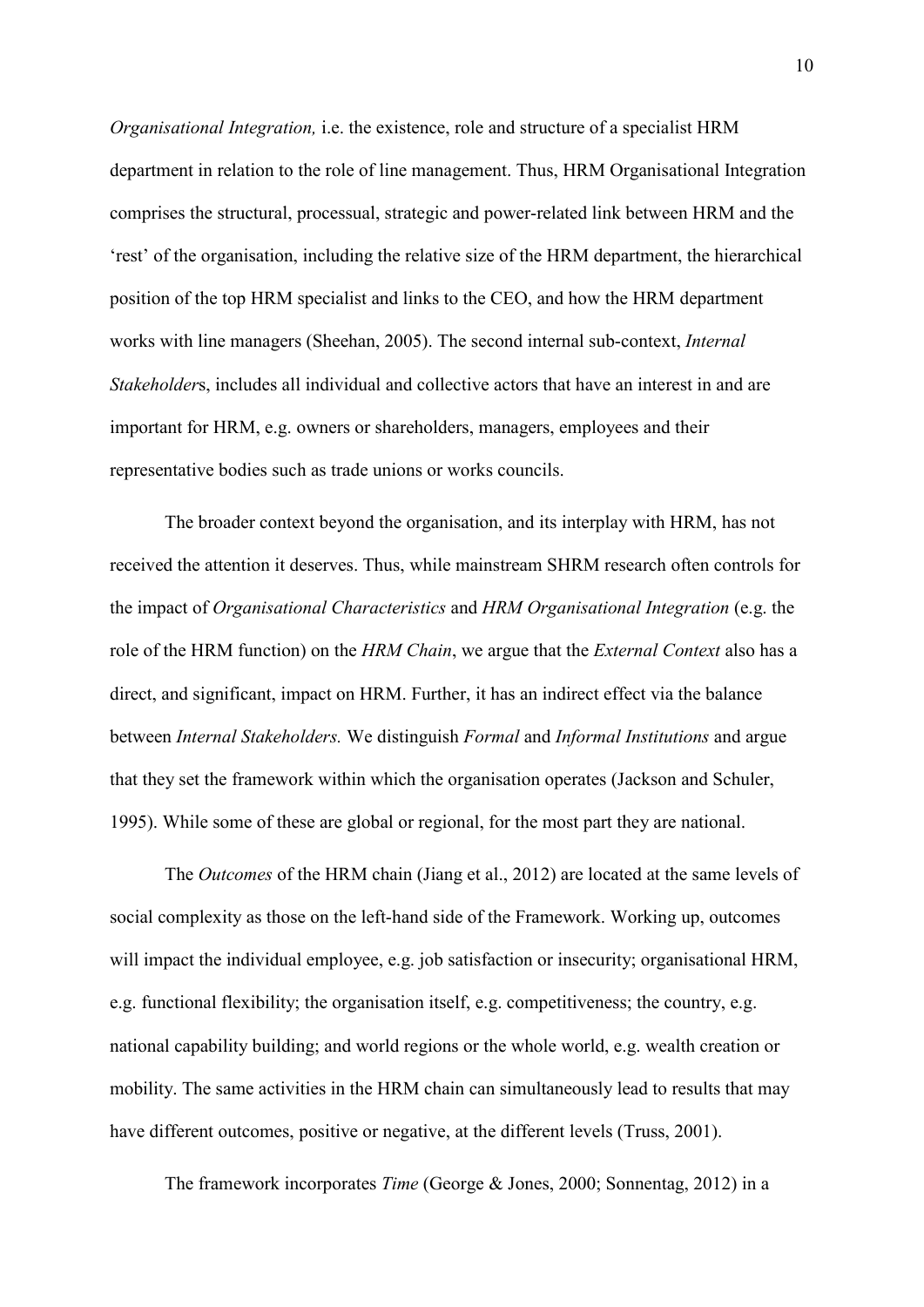threefold way. First, feedback loops from the HRM chain emphasise that any conceptual view on HRM has to include dynamic characteristics. Second, it differentiates between short and long term outcomes of HRM. Some HRM activities, such as a graduate development schemes, may be expensive and unproductive in the early years but cheap and highly valuable with a longer time horizon. Third, the framework explicitly acknowledges that HRM is embedded in a broader context that evolves over time. Changes in the external context such as the rise or fall of labour unions, changes to employment law and economic development have a profound impact on the internal context, as illustrated, for example, when the civil rights mandates of the 1960s led to a normative environment threatening the legitimacy of arbitrary organisational governance (Edelman, 1990).

Thus, the primary contribution to a future research agenda of our Framework is located within the external context. Given the relative deficit of research linking HRM with the broader context, we call for additional conceptual and empirical work to more fully exploit economic institutional theorising and theory-building. This, we argue, will increase the impact of HRM by linking it more directly with the larger global questions the world faces. These are, of course, not complete blind spots in HRM research, and we note examples below, but they are areas where the marginal utility of context-sensitive HRM research efforts is largest.

# **ILLUSTRATING THE FRAMEWORK THROUGH EMPIRICAL COMPARATIVE STUDIES**

Conceptualising context requires defining a theoretical angle. The use of 'obvious' surface phenomena such as unemployment rates, quality of the educational system, etc. is important but has its limits. Unless we define what these elements represent in theoretical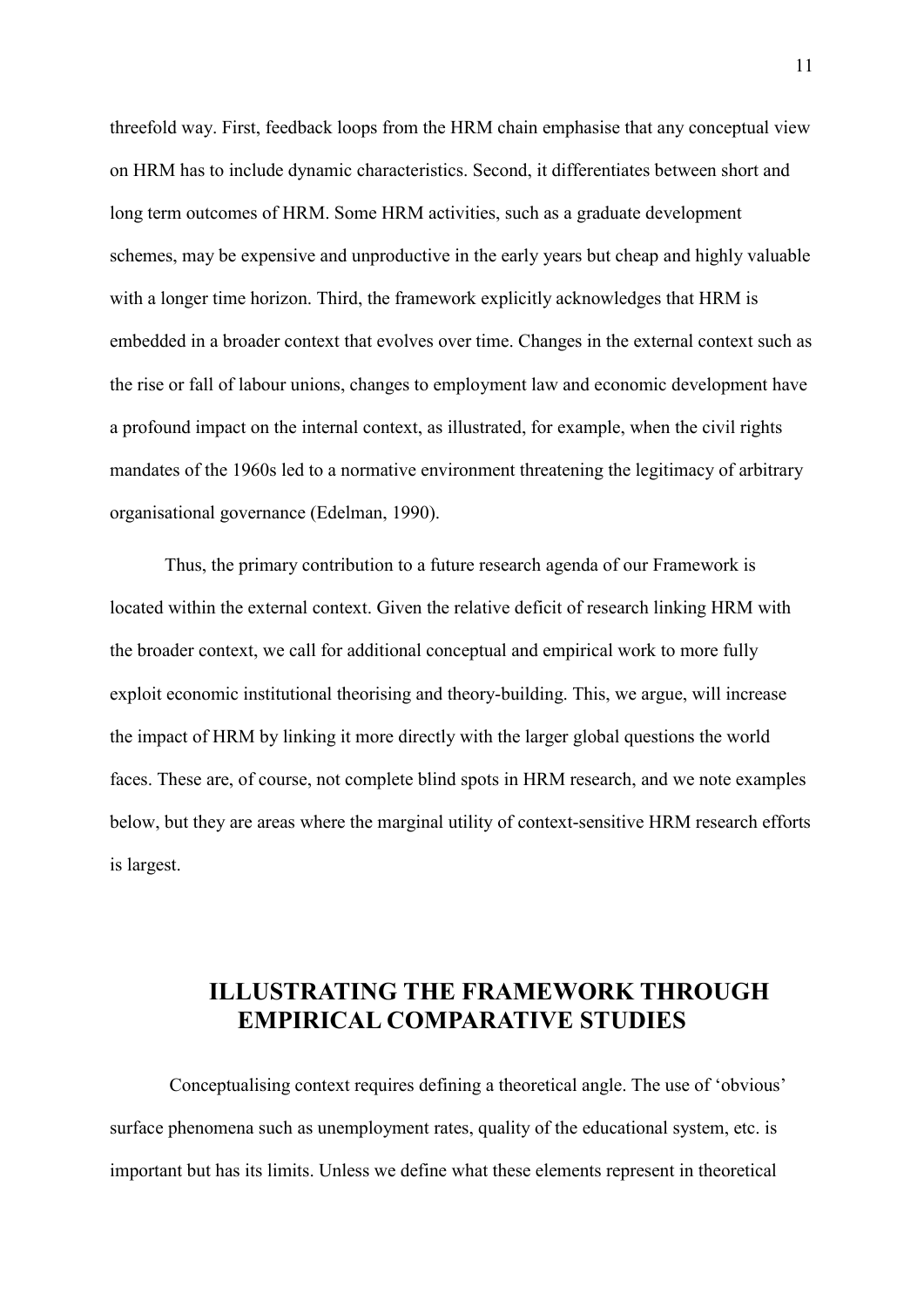terms, understanding their importance for HRM will be difficult.There are two main variants of institutional theory. One derives from institutional economics (North, 1990); the other from institutional theory in sociology (DiMaggio & Powell, 1983; Scott, 1987). The latter, often labeled 'neo-institutional' theory, assumes that organizations, including firms, are primarily driven to seek social approval. Organizations try to enhance or protect their legitimacy. Seminal neo-institutional explanations of management practices and strategies predict limited diversity among firms that operate in the same industry or organisational fields within the context of a single society or national economy (Powell & DiMaggio, 1991; Dobbin, et al., 1993).

Whereas neo-institutional theory emphasizes cognitive (take-for-granted beliefs) and to a lesser extent normative aspects to institutions, economic institutional theory emphasizes the formal regulative aspects of institutions. North (1990: 3-6) defined institutions as "the rules of the game in a society or, more formally, the humanly devised constraints that shape human interaction... Their major function is to reduce uncertainty by establishing a stable (but not necessarily efficient) structure to human interaction." They comprise formal rules including laws, contracts and judicial systems but also informal constraints embodied in traditions and codes of conduct. Institutions arise and persist because they reduce uncertainty. Without institutional constraints that ensure that parties honor their agreements, uncertainty concerning cheating, shirking and opportunism will hinder complex economic exchange. Such 'rules' do not solve all problems, but they simplify them. Different historical trajectories have led societies to diverge in terms of their institutions. Once institutions are established, sunk costs lead to path dependency, making institutional change difficult.

Drawing on North, Hall and Soskice (2001:15) view any political economy as comprising "a set of coordinating institutions whose character is not fully under their control. These institutions offer firms a particular set of opportunities; and companies can be expected to gravitate towards strategies that take advantage of these opportunities …. strategy follows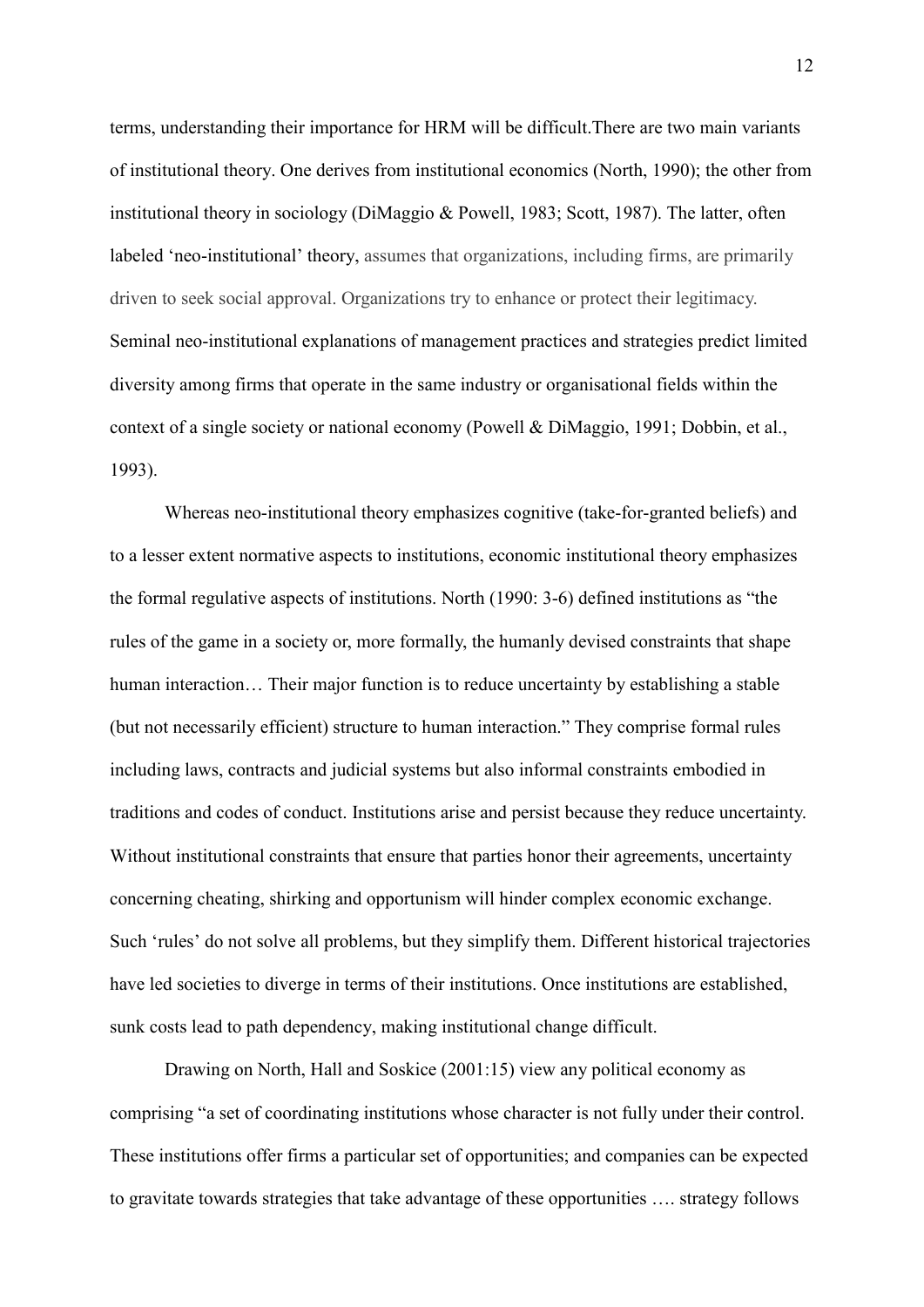structure. For this reason, our approach predicts systematic difference in corporate strategy across nations." These theories contribute to the notion that the adoption of HRM practices is embedded in an external setting. However, comparative institutionalist theory does not reject the notion of considerable variability within nations or regions at the firm level in terms of HRM (Walker et al., 2014). Agency remains significant (Gooderham et al., 2015a). Nevertheless, formal and informal institutions clearly have an impact on firm behaviour.

#### **Methodology**

It is important to note that it is not the aim of our paper to 'test' or 'validate' the framework in a strict predictive sense (if that were possible); rather, we draw on a selection of empirical studies that give credence to the plausibility of the framework's elements (see Tranfield, et al., 2003). Given our interest in the impact of variations in the external context on the internal context and outcomes elements in the framework, we consider empirical research explicitly located within the established CHRM discourse.

One obvious barrier to conducting comparative institutional research on HRM is the need to have data covering a substantial range of national settings (Farndale, 2010). Cranet (Parry et al., 2013) has been able to overcome this barrier through its network of HRM researchers in business schools located in currently more than 40 countries. Cranet has developed a common questionnaire that it has been administered at approximately five yearly intervals in a growing number of countries since 1990. Designed in English by a multicultural team and translated into the language or languages of each country, the Cranet questionnaire is completed by the most senior HRM executive in nationally representative samples of organisations with more than 100 employees. Out of this endeavour, a continuous stream of empirical research emerged covering several decades. We chose this stream of research because of its diversity and its prominence in the empirical CHRM debate.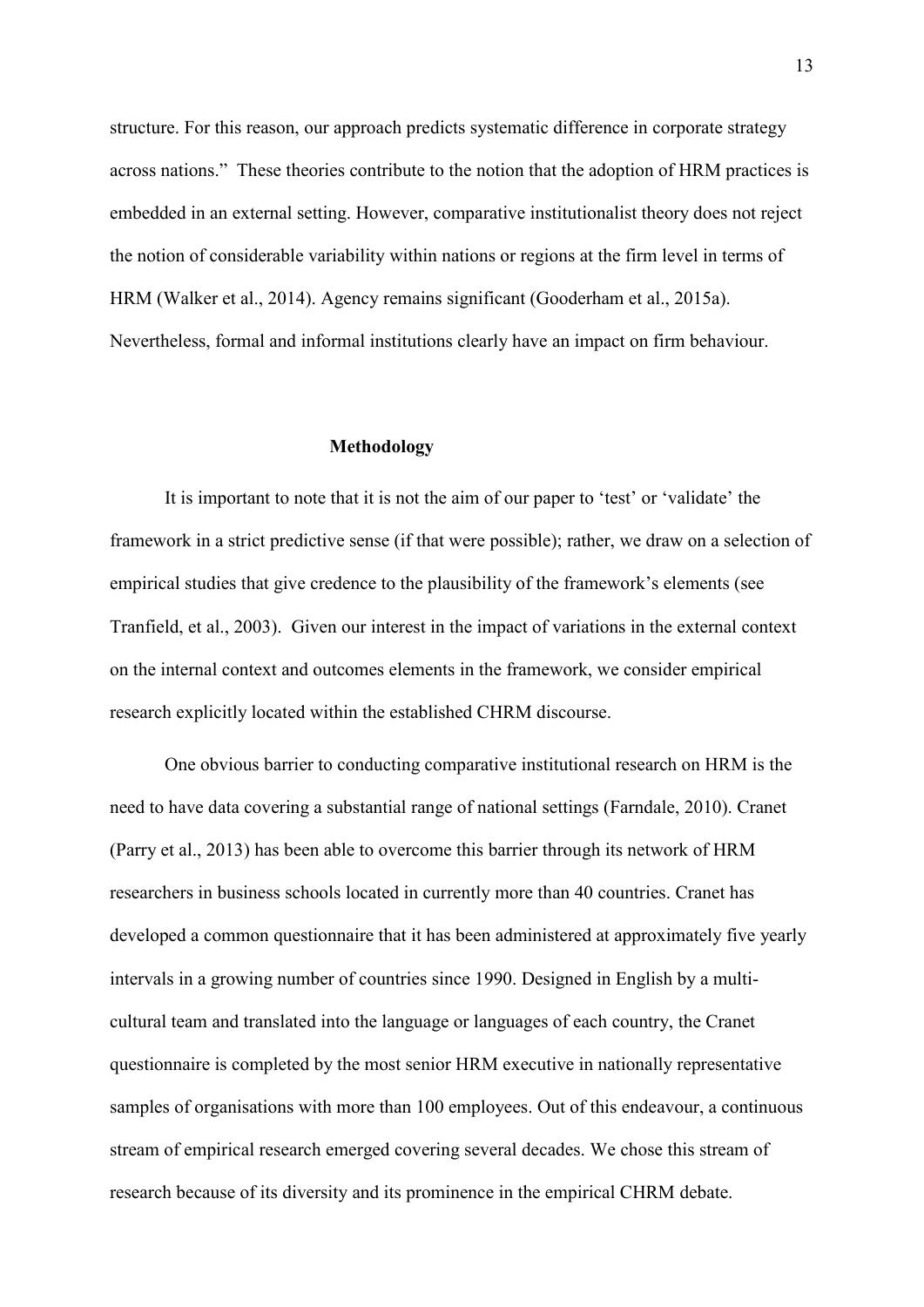Thereafter, we applied three further, relatively pragmatic restrictions on the Cranet studies we chose to include in substantiating our framework. First, in order to ensure a significant variety of external contexts, we limited our choice to studies that employed data from more than a handful of countries. Second, to avoid duplicating previous reviews (e.g. Gooderham & Nordhaug, 2011), we chose to review more recent studies. Thus, we included studies from the period 2007-2017. Third, we used studies that had been published in CABS level 3 and 4 journals: that is, rigorously reviewed studies and likely to have wide dissemination. In all, the analysis of the elements in our framework draws on 28 Cranet studies.

#### *The significance of national context on HRM Strategy and Policies*

A number of Cranet studies look at the role of formal and informal institutions on specific HRM policies. Croucher et al. (2010), for example, examine the impact of formal institutions on financial participation practices including share schemes, stock options and profit sharing and find that the use of share schemes is significantly lower within firms located in CMEs, although there is of course variations within each category (Kalmi et al., 2012). Goergen, et al (2009a) find that stronger shareholder rights in LMEs make for greater short-termism, weaker tenure and a tendency towards the downsizing of workforces. Brewster et al. (2014) show that for Europe, while controlling for, inter alia, firm size, direct involvement is generally much more of a feature of CME countries than the LME country, the UK. In contrast, the deployment of non-standard working time is found more often in LMEs than CMEs (Richbell et al., 2011; Stavrou & Kilaniotis, 2010). Brookes et al. (2011) and Gooderham et al. (2015a) distinguish the impact of formal and informal institutions on the use of individualised pay-for-performance schemes and observe that both significantly influence its country level adoption. A national cultural (informal institutional) influence has been found on investment in training (Peretz & Rosenblatt, 2011), on performance appraisal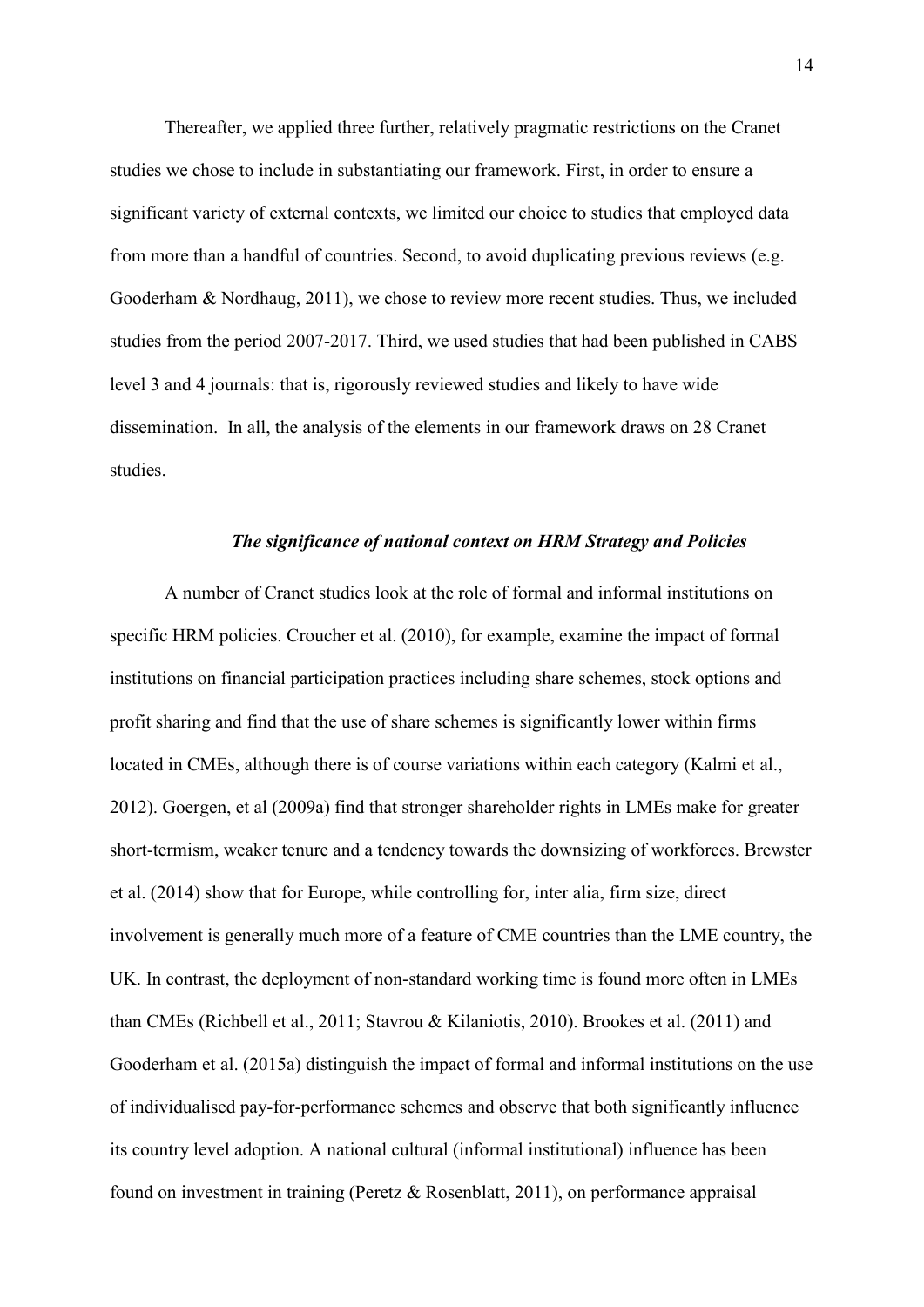(Peretz & Fried, 2012), and on diversity programmes (Peretz et al., 2015). Peters et al. (2016) show that nation-level cultural values influence the level of organisations' use of formal telework practices. Note, though, that while Cranet research takes into account national context, equally it warns against crude over-simplifications of what will be observed at the firm-level (Walker et al., 2014).

#### *The significance of national context on internal stakeholders*

Internal stakeholders include the employees and their representative bodies. Den Dulk, et al. (2012) find that the work-family policies of European organisations were affected by organisational characteristics and the formal institutional context in which organisations operate with, for example, employers in social-democratic and post-communist regimes adopting fewer additional childcare and leave arrangements than employers in other regimes. The strongest indicator of union strength is national legal tradition (Brewster et al., 2015a) report that firms located in LMEs are less likely to have either collective bargaining or works councils. In other words, formal institutional context has an impact on union recognition and that in turn impacts on whether decreases of the workforce will be done by softer policies (voluntary redundancies) or harder policies (compulsory redundancies). Using Amable's fivearchetype model, Croucher et al. (2012) arrive at broadly similar findings, but stress that indepth country-by-country analysis is important.

#### *The significance of national context on HRM Organisational Integration*

Cranet research has examined the role of the HRM department in relation to line managers, finding firm and national level influences (Brewster et al., 2015b; Gooderham et al., 2015b). Both formal and informal institutions influence the role of the HRM function so that organisations in LME countries are the least likely to assign responsibilities for HRM to the line. Having a third-party service provider or vendor supply an HRM activity (Galanaki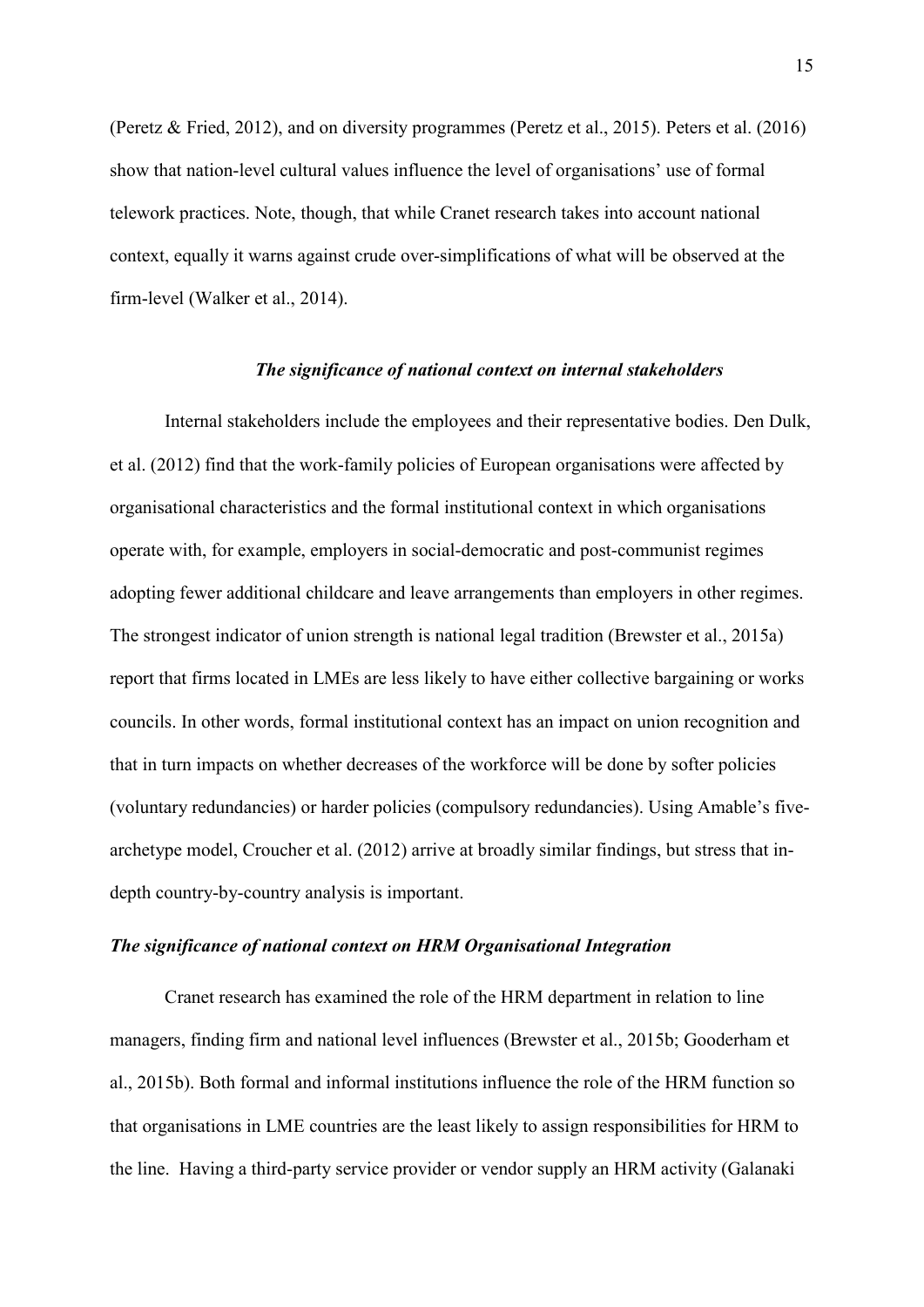& Papalexandris, 2007) and the extent of use of electronic human resource management (Strohmeier & Kabst, 2009) both vary with national level institutions. And in countries with more enabling social policy practices for women, such as Sweden and France as opposed to the UK or the USA, female HRM directors show a higher level of strategic integration (Brandl et al., 2008).

#### *The significance of national context and time on HRM policies*

Institutional theory assumes that while change does take place over time, the national 'rules of the game' evolve slowly. Cranet studies generally confirm this assumption. Brewster, et al. (2007) examine whether any convergence towards the individual forms of employee voice mechanisms most frequently found in LMEs had taken place. They conclude that it has not and that in CMEs collective voice remains significant in large work organisations. Goergen et al. (2012) find that nations remain persistently distinct. Overall, Cranet data indicates that while there is evidence of directional similarity - practices increasing or decreasing in the same way across countries - there is no evidence of countries becoming more alike in the way they manage people (Mayrhofer et al., 2011). Not only are there distinct national HRM regimes, but these regimes are tend to remain in the same relation to each other (Farndale et al. (2017). Farndale et al. (2017:1078) reveal that certain HRM practices, including compensation and wage bargaining practices, are particularly "institutionally constrained" and unmalleable.

# *The significance of national context on the impact of HRM on outcomes: organisational*

A driving force behind the emergence of SHRM was the conviction that high performance HRM practices will invariably enhance firm performance, not least in financial terms (Schuler & Jackson, 2005). Cranet research offers a sobering corrective. Thus, there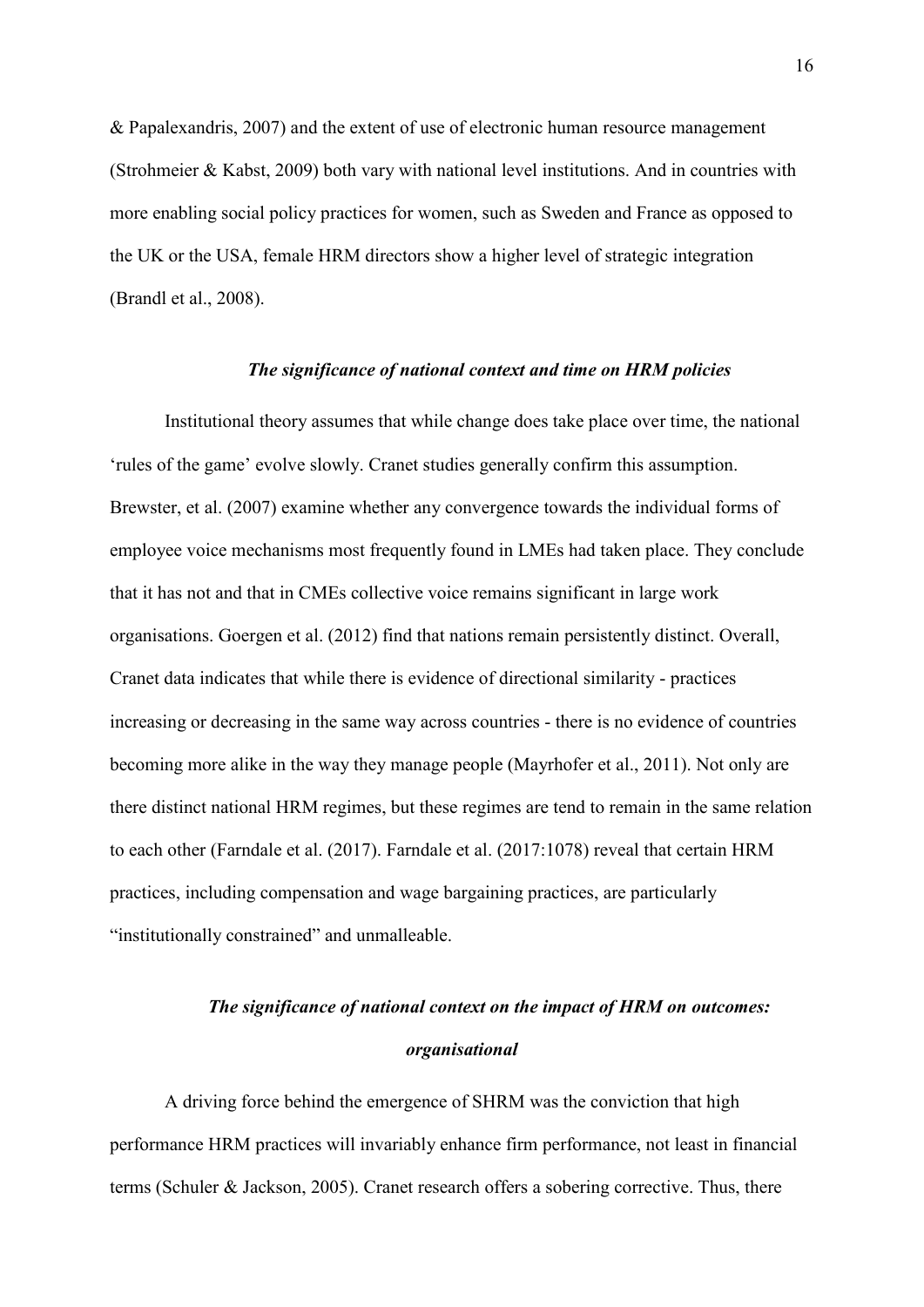seems to be no direct relationship between training and development and firm performance except in a cluster of Anglo nations, including the USA and Canada (McNamara et al., 2012; Nikandrou et al., 2008). Similarly, Prince et al. (2011), establish find little if any support for information sharing with employees as a source of organisational effectiveness, except for some modest effects in S America.

Gooderham et al. (2008) observe that for European firms the country of location is a relatively important source of variation in performance. This they ascribe to differences in national economic cycles; but they also speculate that country of location might reflect the efficacy of national business systems (see also Rizov & Croucher, 2008). These two studies indicate that the effect of HRM on firm performance is limited but that national level institutions do, in combination with internal context, influence firm performance (Apospori et al., 2008; Rizov & Croucher, 2008). Goergen et al. (2013a) support the impact of external and internal context on firm performance, examining country-level trust and HRM practices, such as direct communication with employees and security of tenure. Increases in the HRM configuration indicative of enhanced firm trust and/ or country trust improve firm performance when both are still low, but as both become high their costs exceed their benefits.

This research indicates that the SHRM assumption of direct effects of HRM policies on firm performance is far too simplistic: HRM research needs to consider the interplay between external and internal context.

#### *Other Outcomes*

The methodology used by the Cranet network considers only outcomes at the organisational level and offers nothing on the outcomes at the individual or national level. Another limitation is that the data collected reflects espoused policies and not policies in operation. Clearly, these limit the extent to which the data can inform our Framework, but it does indicate exciting areas for future research.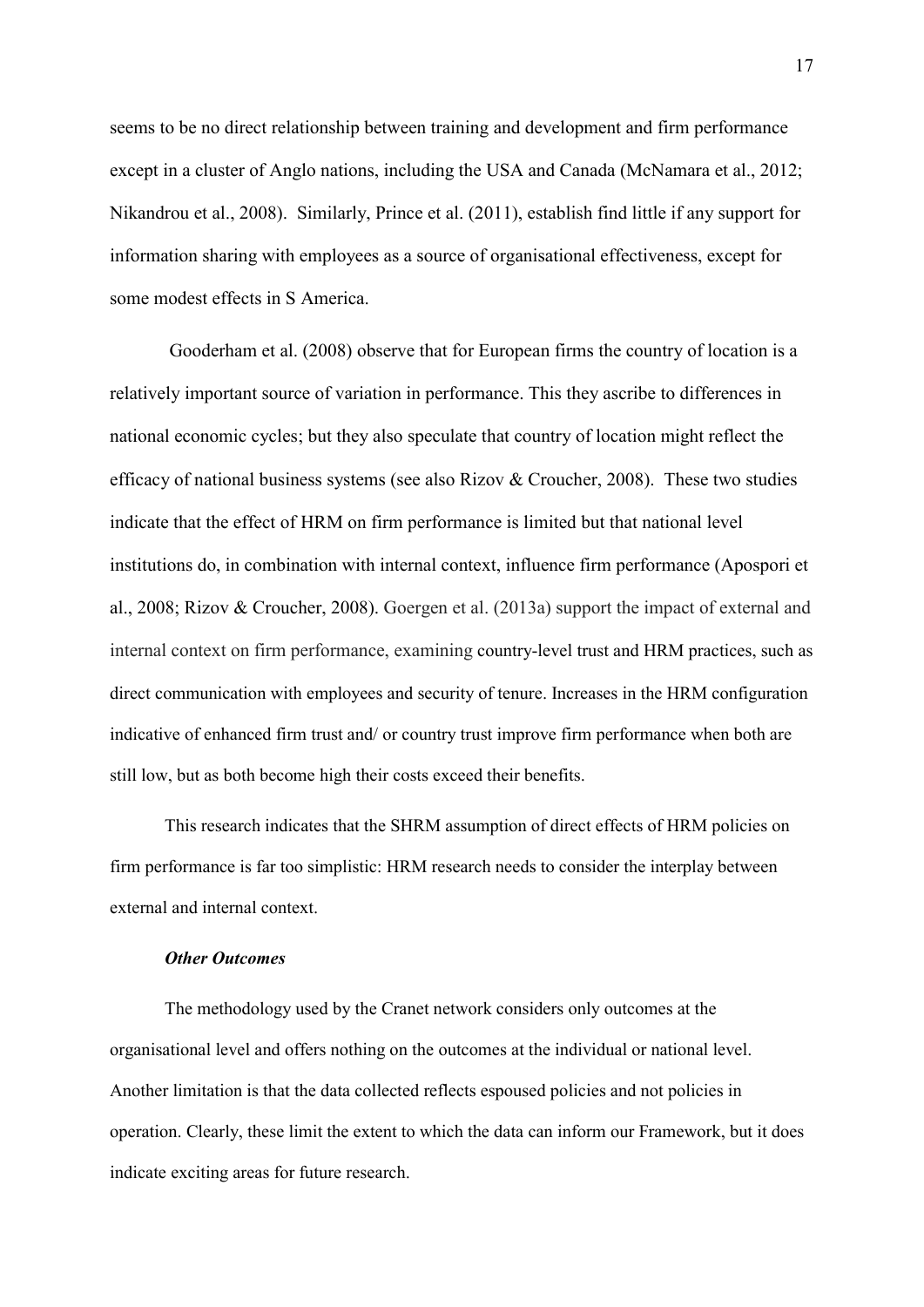### **FUTURE HRM RESEARCH**

The contextual framework of HRM provides a number of impulses along the lines of its four major distinguishing characteristics.

With regard to its clear theoretical grounding, it can further encourage the use of comparative institutionalism. In particular, we suggest further work to not only empirically demonstrate, but also theoretically explain, the link between various contexts and HRM. Beyond that, the comparative contextual framework also allows the integration of new lines of thought within the institutionalist debate. The contextual model and its theoretical underpinnings call for and, at the same time, allow a stringent theoretical conceptualization of 'surface phenomena'. Descriptions of and links to such elements as size, sector, degree of unionization, unemployment rates, quality of the educational system etc. as elements of the internal or external context have their limits. The theoretical angle underlying the framework not only provides a conceptualization of its own, it also points to other concepts that are potentially useful. Examples include structuration theory (Giddens, 1984) emphasizing the reciprocal relationships between individual action and various kinds of structural arrangements; convention theory (Boltanski & Thévenot, 2006) interpreting both existing HRM configurations as well as policies and practices at the organizational and national level as a result of negotiating processes between different orders of worth; or social systems theory (Luhmann, 1995) focusing on the interplay between the internal and external context and viewing decisions as core elements of every organization. We call for more theoretically wellfounded conceptualizations of context. This would allow cumulative research for those following the same theoretical assumptions; permit competing explanations of the same phenomena, most likely leading to greater insight; offer explanations for empirical results without post-hoc efforts to interpret 'surprising' findings; and prevent the isolated use of surface context phenomena such as size or sector without embedding them into a systematic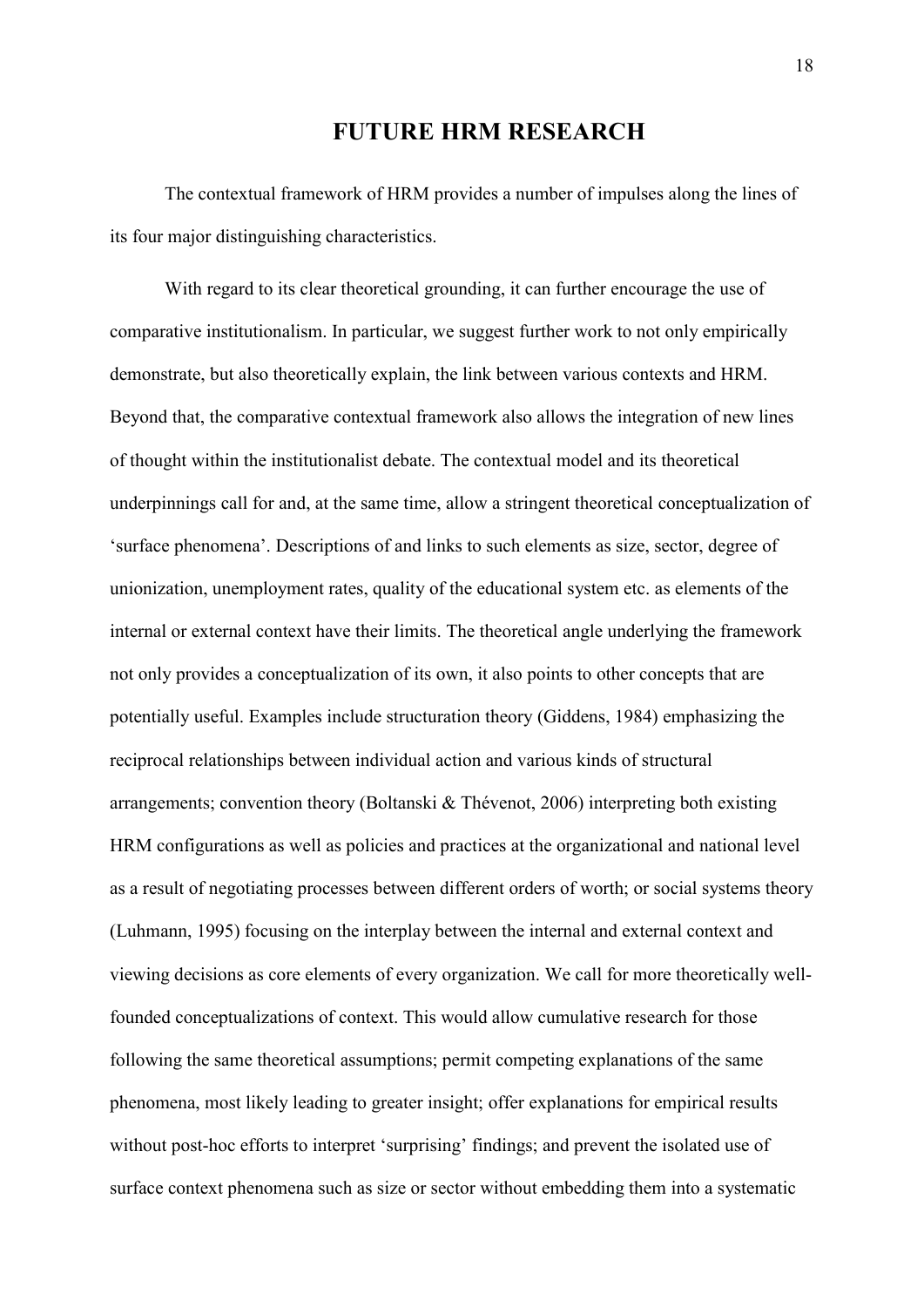theoretical netting.

In terms of the levels of social complexity addressed in our framework, HRM research so far has been largely concentrated at the three bottom levels: the individual, the HRM system and the organizational levels. Indeed HRM has been critiqued as being too 'psychologized' (Godard, 2014) in the sense that most HRM studies have ignored the other levels of analysis. Besides emerging work in IHRM and CHRM which by definition requires contextual variety and where efforts exist to extend the debate about HRM to technological change (Martin, et al., 2008), some areas are especially promising. At the individual level the link with organization behavior (Guest, et al., 2013) and psychology (Nishii et al., 2008), in particular a rigorous approach to theory and methodology, has proven its value. At the organization level, HRM is finally beginning to unpack the black box (Jiang, et al., 2013) between HRM strategies and policies and employee reactions and behaviors. Economic analysis has informed the HRM/ performance debate (Paauwe, et al., 2013) and has been strongly advocated (Kaufman, 2010). Binding such insights together in a theoretically consistent way would allow HRM scholarship to progress greatly and establish a more comprehensive understanding of HRM processes and outcomes.

The multiple stakeholders and different levels of outcomes indicated in our model suggest research going beyond the primary focus of HRM research in the past, i.e. mainly the HRM systems level and the interests of one set of stakeholder – the owners of the firm and management as their agents. Is the role of HRM and HRM research merely to 'serve' their interests and "drive the strategic objectives of the organization" (Fombrun, et al., 1984: 37)? Other groups, in particular employees, are also stakeholders. In the complex and diverse organizational reality, multiple stakeholders formulate expectations and cultural norms and institutional demands enable and constrain organizational action. Effective HRM has to meet and balance and, if possible, synthesize the interests of multiple stakeholders (Beer et al,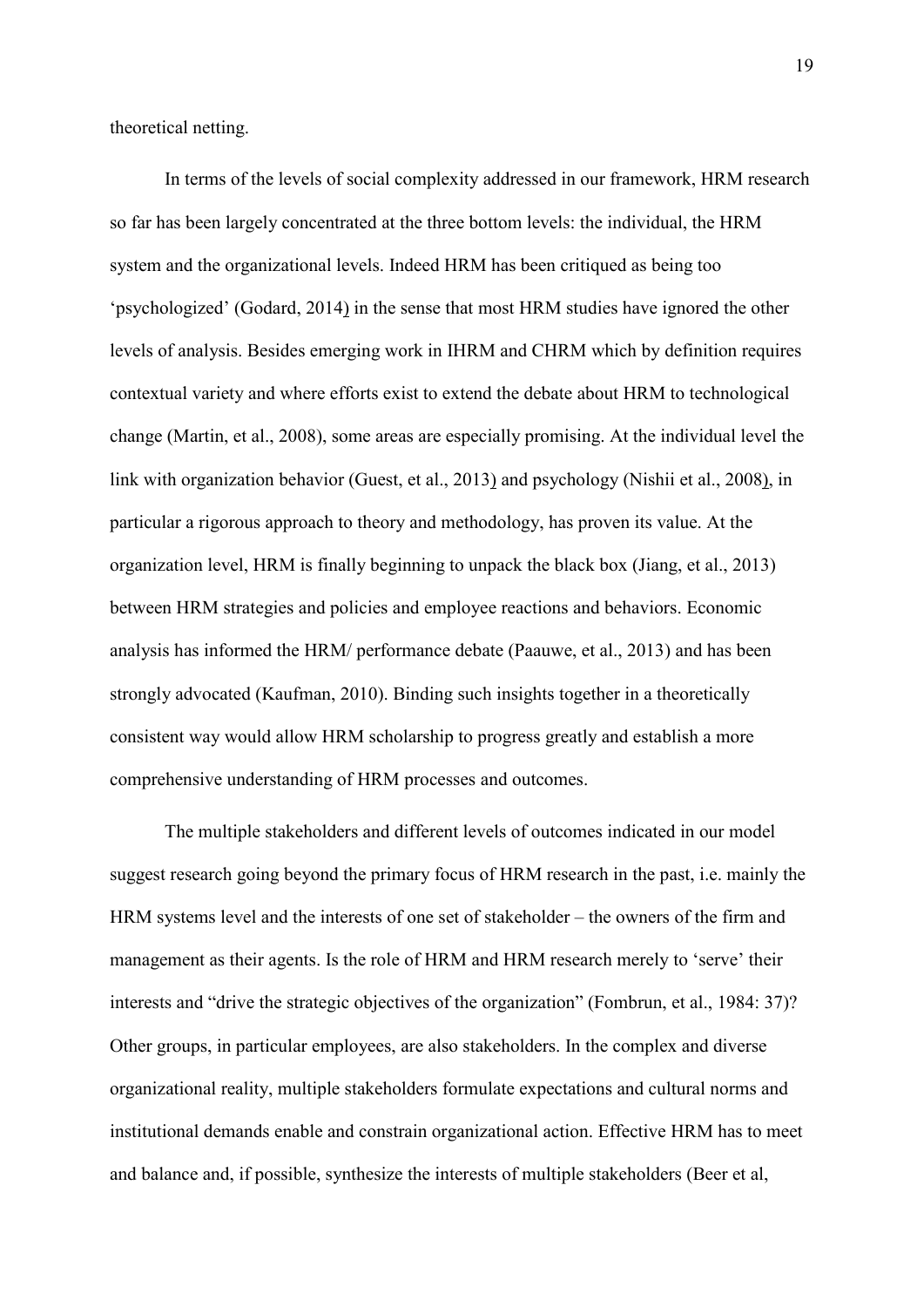2015; Guerci & Shani, 2013; Tsui, 1990). Our framework suggests that enlarging the view of who is a stakeholder, analyzing the role of a variety of stakeholders and the interaction between them is a key issue for HRM research in the next few years.

Finally, with regard to the time-related perspective, the HRM can profit from a more explicit integration of time into research designs. For example, a simple differentiation between short- and long-term effects of HRM measures allows a set of new questions and potential insights. Adding the views of different stakeholders can bring additional value since they have different time horizons and interests, e.g., short-term measures to boost organizational profit versus long-term interest in sustainable organizational survival or individual well-being. Finally, going beyond single cross-sectional towards longitudinal studies of various kinds would allow a greater developmental perspective.

### **CONCLUSIONS**

HRM as an academic discipline has made huge strides and we understand much more than we did four decades ago. But, to progress further, we are suggesting that HRM needs to adopt a theoretically well-founded view of HRM in a multi-level context, serving multiple stakeholders and recognising the importance of time. Our Comparative Contextual Framework leads us to argue that a future HRM research agenda should give special emphasis to external contexts and that these are best conceptualised by institutional theory. In this respect, our call is for an extension of the recent debates on multi-level research in HRM (Lengnick-Hall & Aguinis, 2012) to extend further to incorporate context and, indeed, for further refinement of existing conceptualisations (Goergen, et al., 2013b),. We suggest that context, particularly national context, is a significant, possibly primary, factor explaining observable commonalities and differences in HRM. We also feel it is crucial to include time in studies of HRM. Our framework identifies areas that have not been covered and offers rich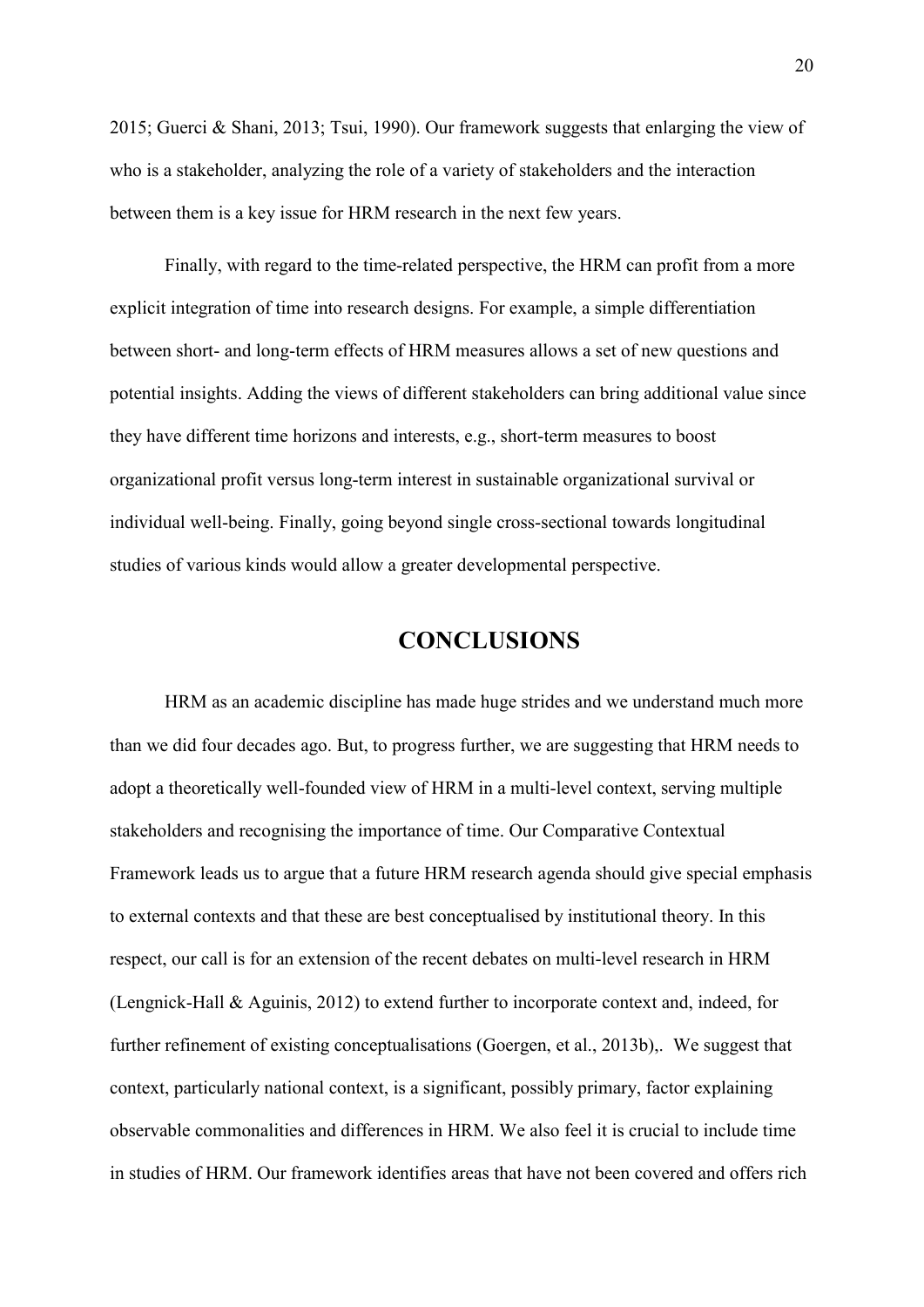scope for future research.

Finally, one challenge that will have to be met is that while some attention has been paid to Korea, Japan and some former Soviet-bloc countries, comparative institutionalist theory as well as Cranet research is primarily located within the context of the WEIRD (western, educated, industrialized, rich, developed) countries (Henrich, et al., 2010). There have been radical changes in the global location of economic activity as value chains have become disaggregated so that now a substantial proportion of the 'global factory' comprises outsourcing of labour-intensive activities by western MNEs to independent suppliers in emerging and/ or developing countries. Some of these countries have also been successfully developing their own independent MNEs. However, unlike the WEIRD countries, these states are characterised by institutional voids: "a lack of regulatory systems and contract-enforcing mechanisms" (Miller et al., 2009:803). Buckley and Strange (2015: 245) observe that "there is a substantial literature…highlighting low wage levels, poor working conditions and environmental abuses by the suppliers of various infamous lead firms (e.g. Nike, Apple)." If HRM is to advance beyond its parochial, western enclave this particular external context must be embraced. Thus, there is a need to develop new and much broader approaches to conceptualising cross-national institutional differences (Fainshmidt et al., 2016). Some progress has been made: but there remains ample scope for HRM studies in such states.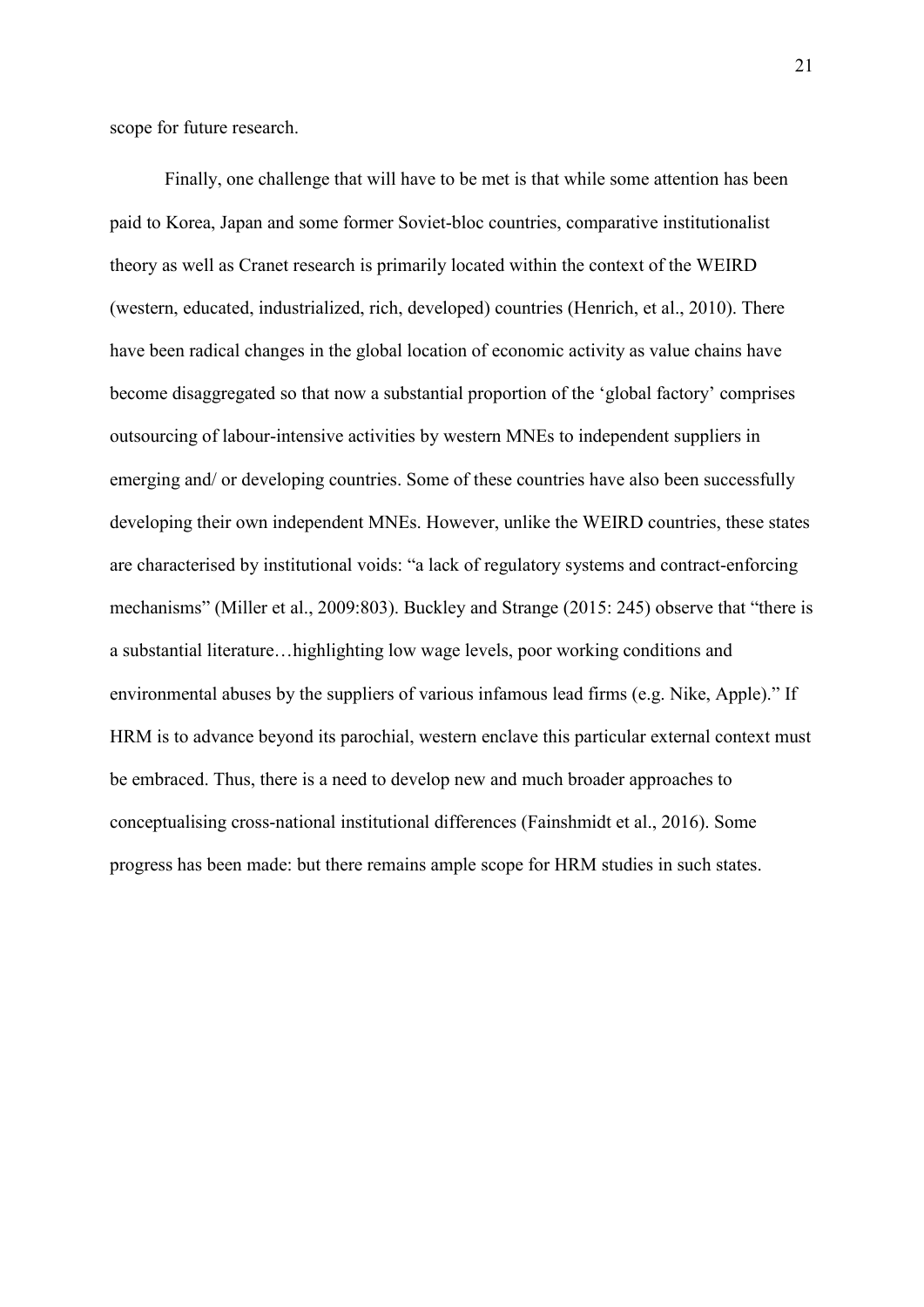### **REFERENCES**

Amable, B. (2003). *The Diversity of Modern Capitalism*. Oxford: Oxford University Press.

- Apospori, E., Nikandrou, I., Brewster, C. & Papalexandris, N. (2008). HRM and organizational performance in northern and southern Europe. *International Journal of Human Resource Management*, *19*(7), 1187-1207.
- Baird, L., & Meshoulam, I. (1988). Managing two fits of strategic human resource management. *Academy of Management Review*, *13*(1), 116-128.
- Barney, J. B. & Wright, P. M. (1998). On becoming a strategic partner: The role of human resources in gaining competitive advantage. *Human Resource Management, 37*, 31-46.
- Batt, R. & Banerjee, M. (2012). The scope and trajectory of strategic HR research: evidence from American and British journals. *International Journal of Human Resource Management, 23*, 1739-1762.
- Beer, M., Boselie, P. & Brewster, C. (2015). Back to the future: Implications for the field of HRM of the multistakeholder perspective proposed 30 years ago. *Human Resource Management, 54,* 427-438.
- Beer, M., Spector, B., Lawrence, P. R., Quinn Mills, D. & Walton, R. E. (1984). *Managing Human Assets. The Groundbreaking Harvard Business School Program*. New York: The Free Press.
- Boltanski, L., & Thévenot, L. (2006). *On justification: Economies of Worth*. Princeton University Press.
- Brandl, J., Mayrhofer, W. & Reichel, A. (2008). The influence of social policy practices and gender egalitarianism on strategic integration of female HR directors. *The*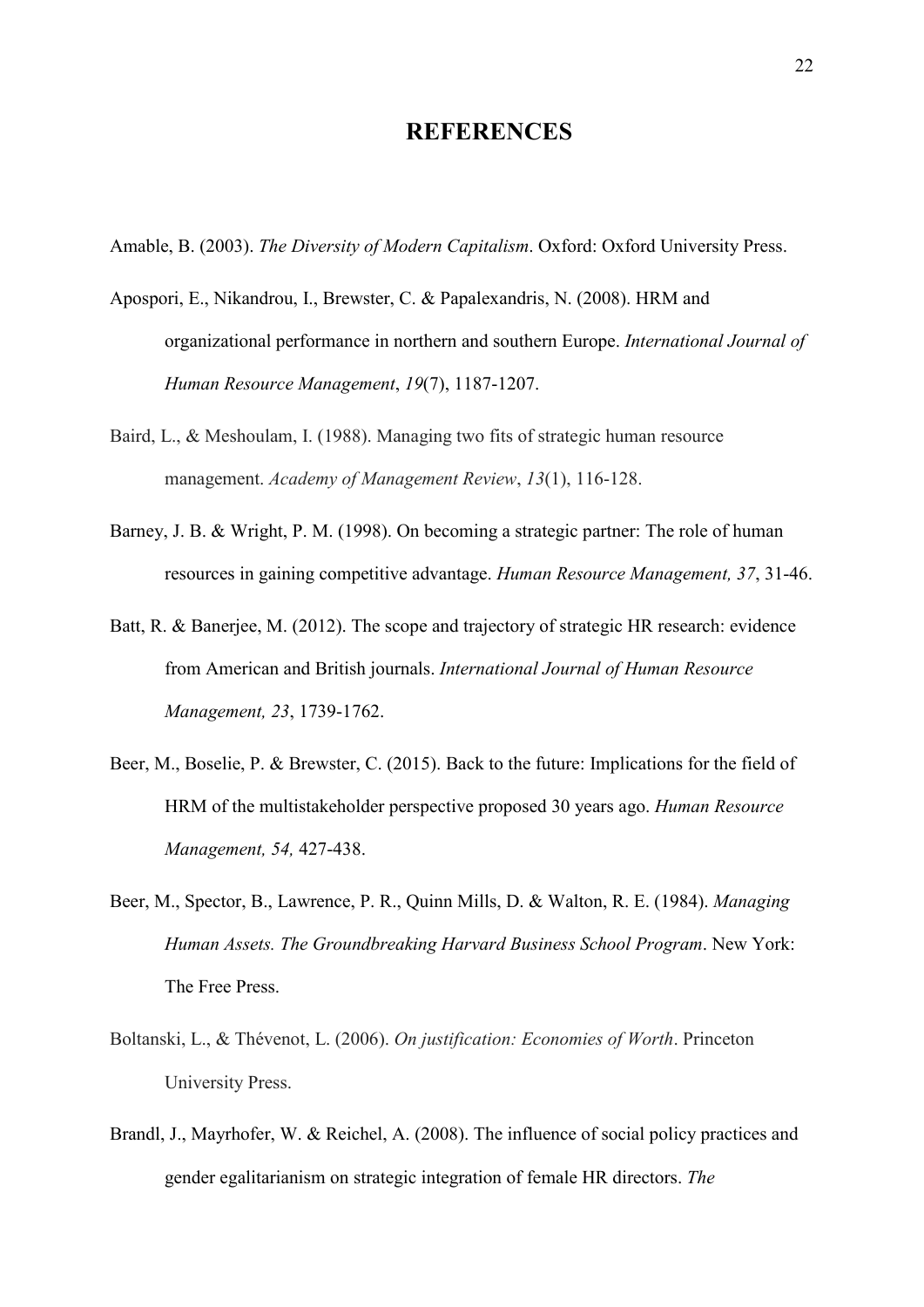*International Journal of Human Resource Management*, *19*(11), 2113-2131.

- Brewster, C., Brookes, M., Johnson, P. & Wood, G. (2014). Direct involvement, partnership and setting: a study in bounded diversity. *International Journal of Human Resource Management*, *25*(6), 795-809.
- Brewster, C., Croucher, R., Wood, G. & Brookes, M. (2007). Collective and individual voice: convergence in Europe? *International Journal of Human Resource Management*, 18(7), 1246−1262.
- Brewster, C., Mayrhofer, W. & Farndale, E. (Eds.). (2018). *Handbook Of Research On Comparative Human Resource Management* (2<sup>nd</sup> ed.) Cheltenham: Edward Elgar.
- Brewster, C., Gooderham, P. N. & Mayrhofer, W. (2016). Human resource management: the promise, the performance, the consequences. *Journal of Organisational Effectiveness: People and Performance*, *3*(2), 181-190.
- Brewster, C., Wood, G. & Goergen, M. (2015a). Institutions, unionization and voice: The relative impact of context and actors on firm level practice. *Economic and Industrial Democracy*, *36*(2), 195-214.
- Brewster, C., Brookes, M. & Gollan, P. J. (2015b). The institutional antecedents of the assignment of HRM responsibilities to line managers. *Human Resource Management*, *54*(4), 577-597.
- Brookes, M., Croucher, R., Fenton-O'Creevy, M. & Gooderham, P. (2011). Measuring competing explanations of human resource management practices through the Cranet survey: Cultural versus institutional explanations. *Human Resource Management Review*, *21*(1), 68-79.
- Buckley, P. J. & Strange, R. (2015). The governance of the global factory: location and control of world economic activity. *Academy of Management Perspectives, 29,* 237-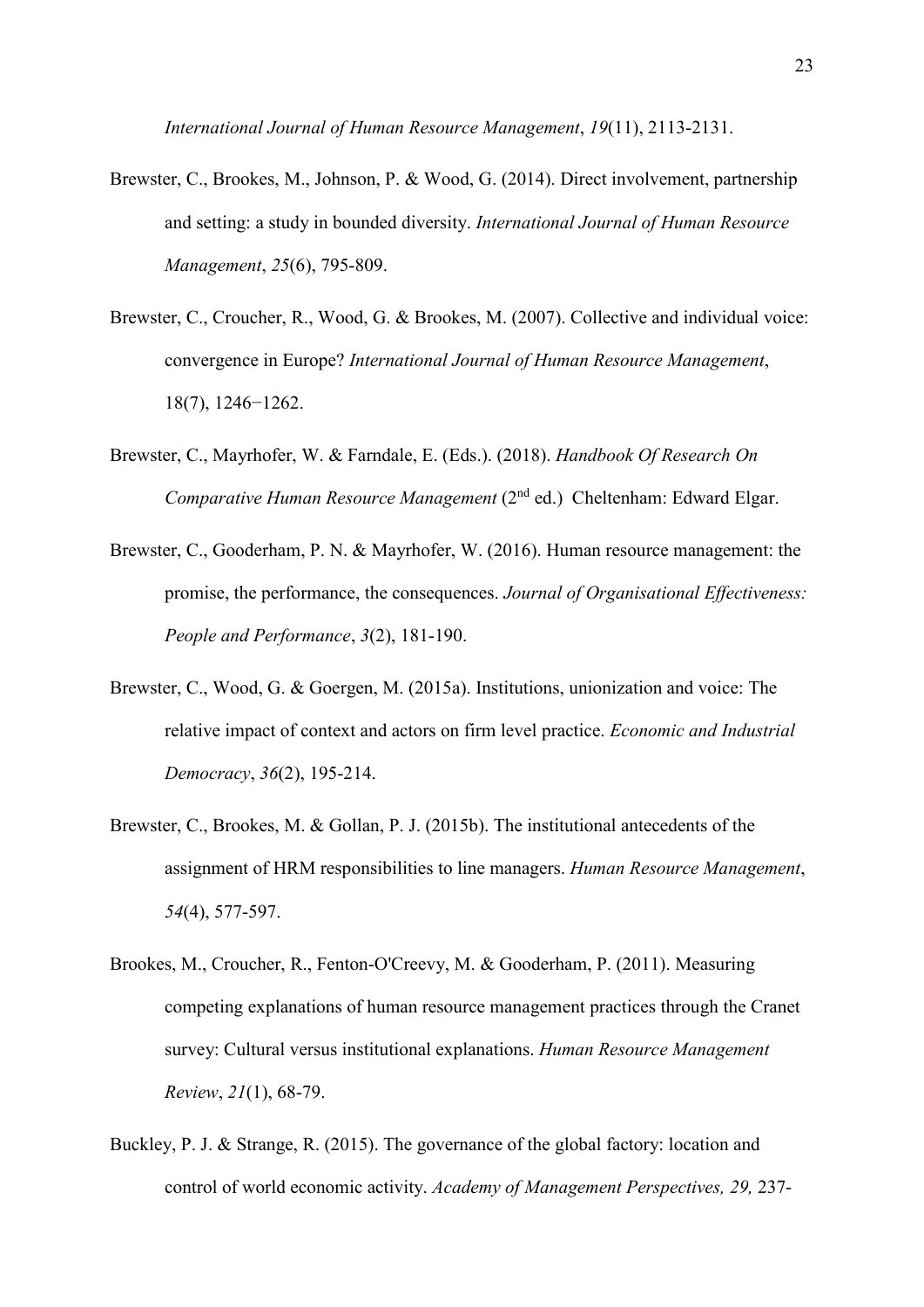- Croucher, R., Brookes, M., Wood, G. & Brewster, C. (2010). Context, strategy and financial participation: A comparative analysis. *Human Relations*, *63*(6), 835-855.
- Croucher, R., Wood, G., Brewster, C. & Brookes, M. (2012). Employee turnover, HRM and institutional contexts. *Economic and Industrial Democracy*, *33*(4), 605-620.
- Den Dulk, L., Peters, P. & Poutsma, E. (2012). Variations in adoption of workplace work– family arrangements in Europe: The influence of welfare-state regime and organisational characteristics. *International Journal of Human Resource Management*, *23*(13), 2785-2808.
- Dewettinck, K. & Remue, J. (2011). Contextualizing HRM in comparative research: The role of the Cranet network. *Human Resource Management Review*, *21*(1), 37-49.
- Devanna, M. A., Fombrun, C. & Tichy, N. (1984). In C. J. Fombrun, N.M. Tichy, N. M. & M.A. Devanna (eds.) A framework for strategic human resource management. *Strategic Human Resource Management*. New York: Wiley, 1984. 33-51.
- DiMaggio, P. J. & Powell, W. W. (1983). The iron cage revisited: institutional isomorphism and collective rationality in organisational fields. *American Sociological Review, 48*: 147-160.
- Dobbin, F., Sutton, J., Meyer, J. W. & Scott, R. W. (1993). Equal opportunity law and the construction of internal labor markets. *American Journal of Sociology, 99*: 396-427.
- Dowling, P. J., Festing, M. & Engle Sr., A. D. (2013). *International Human Resource Management* (6<sup>th</sup> ed.). London et al.: Cengage Learning EMEA.
- Edelman, L. B. (1990). Legal Environments and Organisational Governance: The Expansion of Due Process in the American Workplace. *American Journal of Sociology*, 95(6): 1401-1440.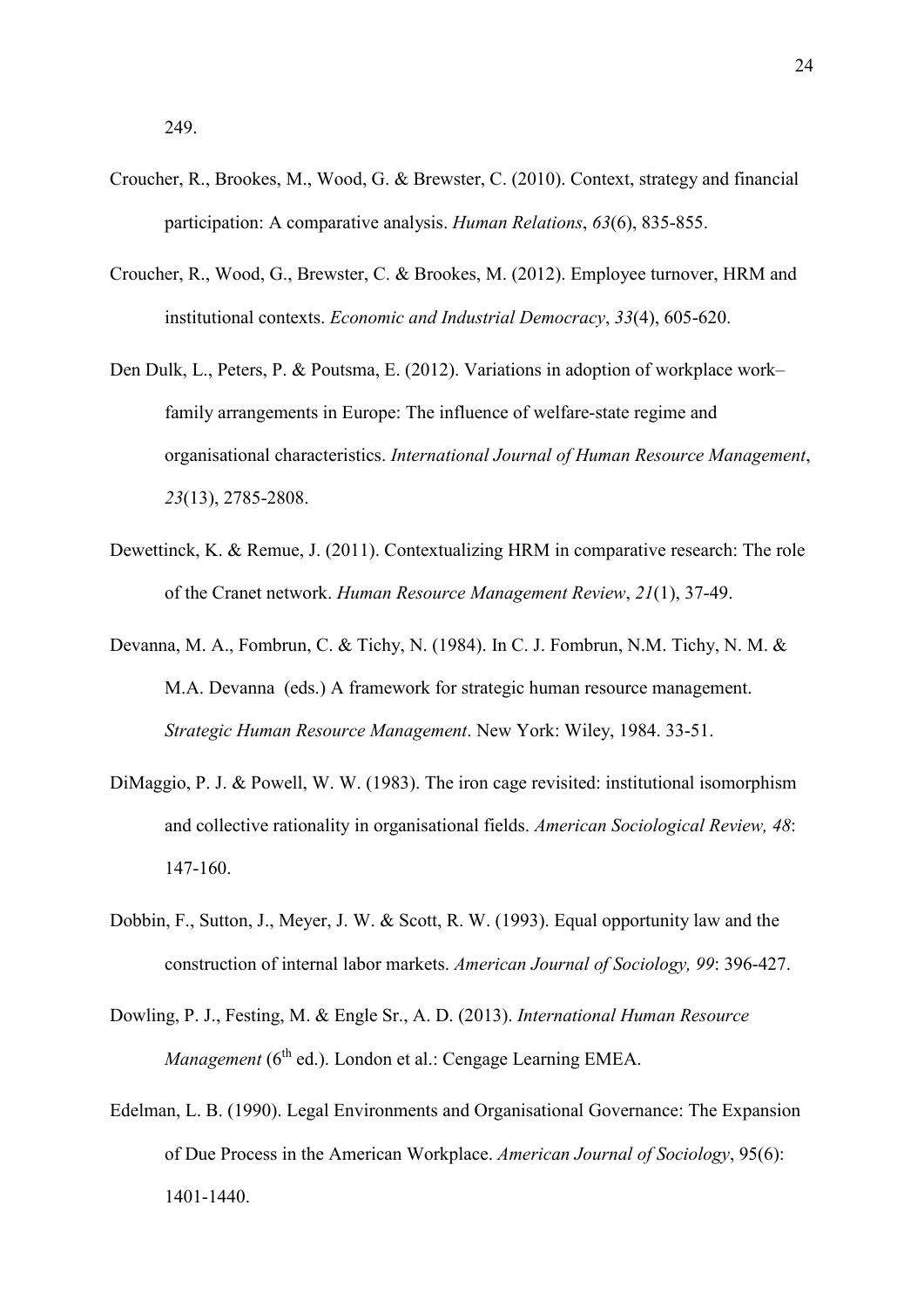- Edwards, T., Sánchez-Mangas, R., Jalette, P., Lavelle, J. & Minbaeva, D. (2016) Global standardization or national differentiation of HRM practices in multinational companies? A comparison of multinationals in five countries. *Journal of International Business Studies 47*(8), 997-1021.
- [Fainshmidt,](https://www.researchgate.net/profile/Stav_Fainshmidt) S., [Judge,](https://www.researchgate.net/profile/Ruth_Aguilera) W.K., Aguilera, R.V. & Smith, A. (2018). Varieties of institutional systems: A contextual taxonomy of understudied countries. *Journal of World Business,* 53, 3, 307-322
- Farndale, E. (2010). What is really driving differences and similarities in HRM practices across national boundaries in Europe? *European Journal of International Management*, *4*(4), 362-381.
- Farndale, E., Brewster, C., Ligthart, P. & Poutsma, E. (2017). The effects of market economy type and foreign MNE subsidiaries on the convergence and divergence of HRM. *Journal of International Business Studies*, *8*(9), 1065-1086
- Fombrun, C. J., Tichy, N. & Devanna, M. A. (Eds.). (1984). *Strategic Human Resource Management*. New York et al: Wiley.
- Galanaki, E. & Papalexandris, N. (2007). Internationalization as a determining factor of HRM outsourcing. *International Journal of Human Resource Management*, *18*(8), 1557- 1567.
- George, J. & Jones, G. (2000). The role of time in theory and theory building. *Journal of Management, 26,* 657-684.
- Giddens, A. (1984). *The Constitution of Society: Outline of the Theory of Structuration*. Cambridge: Polity Press.
- Godard, J. (2014). The psychologisation of employment relations?. *Human Resource Management Journal*, *24*(1), 1-18.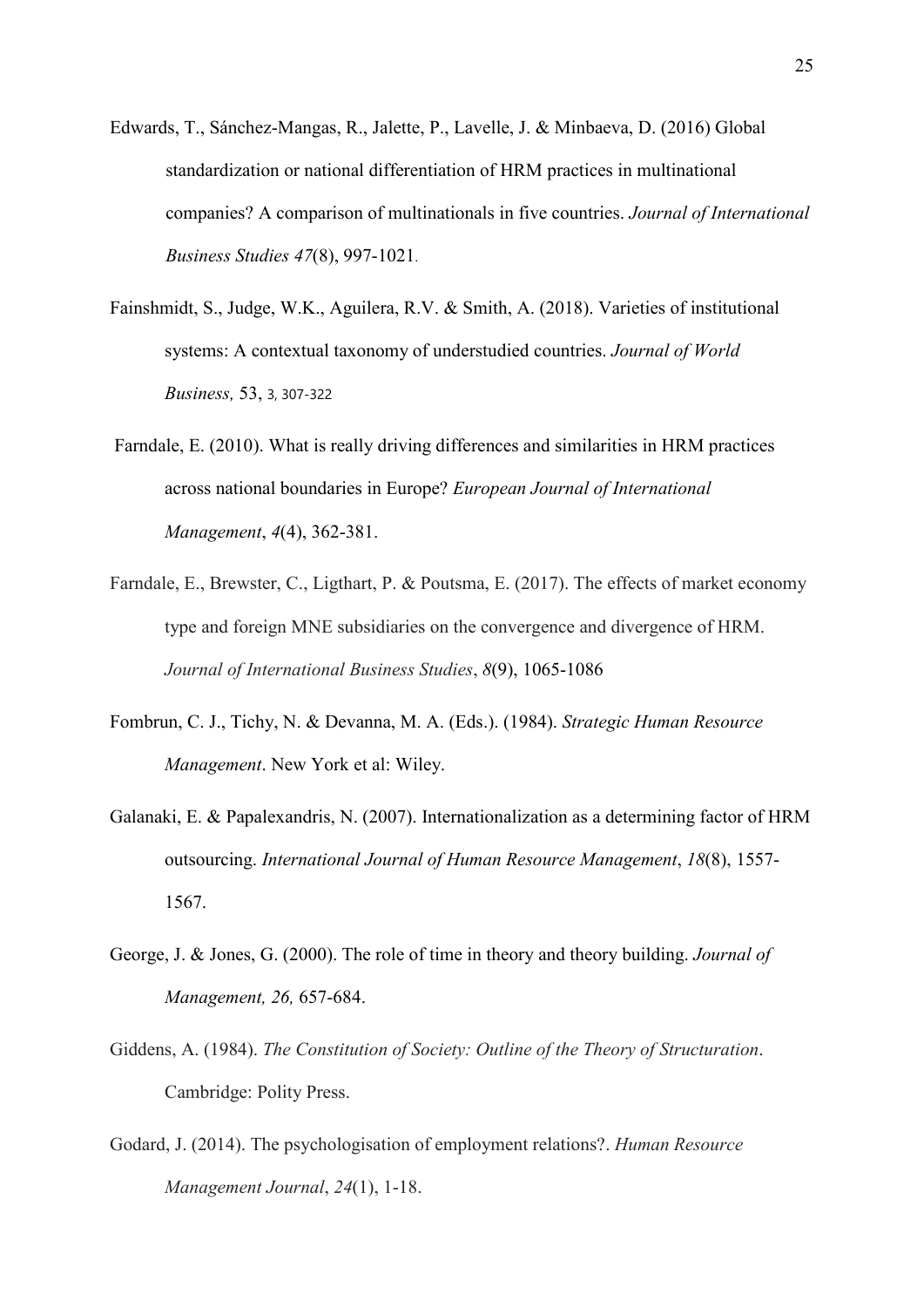- Goergen, M., Brewster, C. & Wood, G. (2009a). Corporate governance and training. *Journal of Industrial Relations*, *51*(4), 459-487.
- Goergen, M., Brewster, C. & Wood, G. (2009b). Corporate governance regimes and employment relations in Europe. *Relations industrielles/Industrial relations*, *64*(4), 620-640.
- Goergen, M., Brewster, C., Wood, G. & Wilkinson, A. (2012). Varieties of capitalism and investments in human capital. *Industrial Relations: A Journal of Economy and Society*, *51*(s1), 501-527.
- Goergen, M., Brewster, C. & Wood, G. (2013b). The effects of the national setting on employment practice: The case of downsizing. *International Business Review*, *22*(6), 1051-1067.
- Goergen, M., Chahine, S., Brewster, C. & Wood, G. (2013a). Trust, owner rights, employee rights and firm performance. *Journal of Business Finance & Accounting*, *40*(5-6), 589- 619.
- Gooderham, P., Morley, M., Parry, E. & Stavrou, E. (2015b). National and firm level drivers of the devolution of HRM decision making to line managers. *Journal of International Business Studies*, 46(6), 715-723).
- Gooderham, P. & Nordhaug, O. (2011). One European model of HRM? Cranet empirical contributions. *Human Resource Management Review*, *21*(1), 27-36.
- Gooderham, P. N., Nordhaug, O. & Ringdal, K. (1999). Institutional and rational determinants of organisational practices: Human resource management in European firms. *Administrative Science Quaterly, 44*, 507-531.
- Gooderham, P., Nordhaug, O. & Ringdal, K. (2006). National embeddedness and calculative human resource management in US subsidiaries in Europe and Australia. *Human*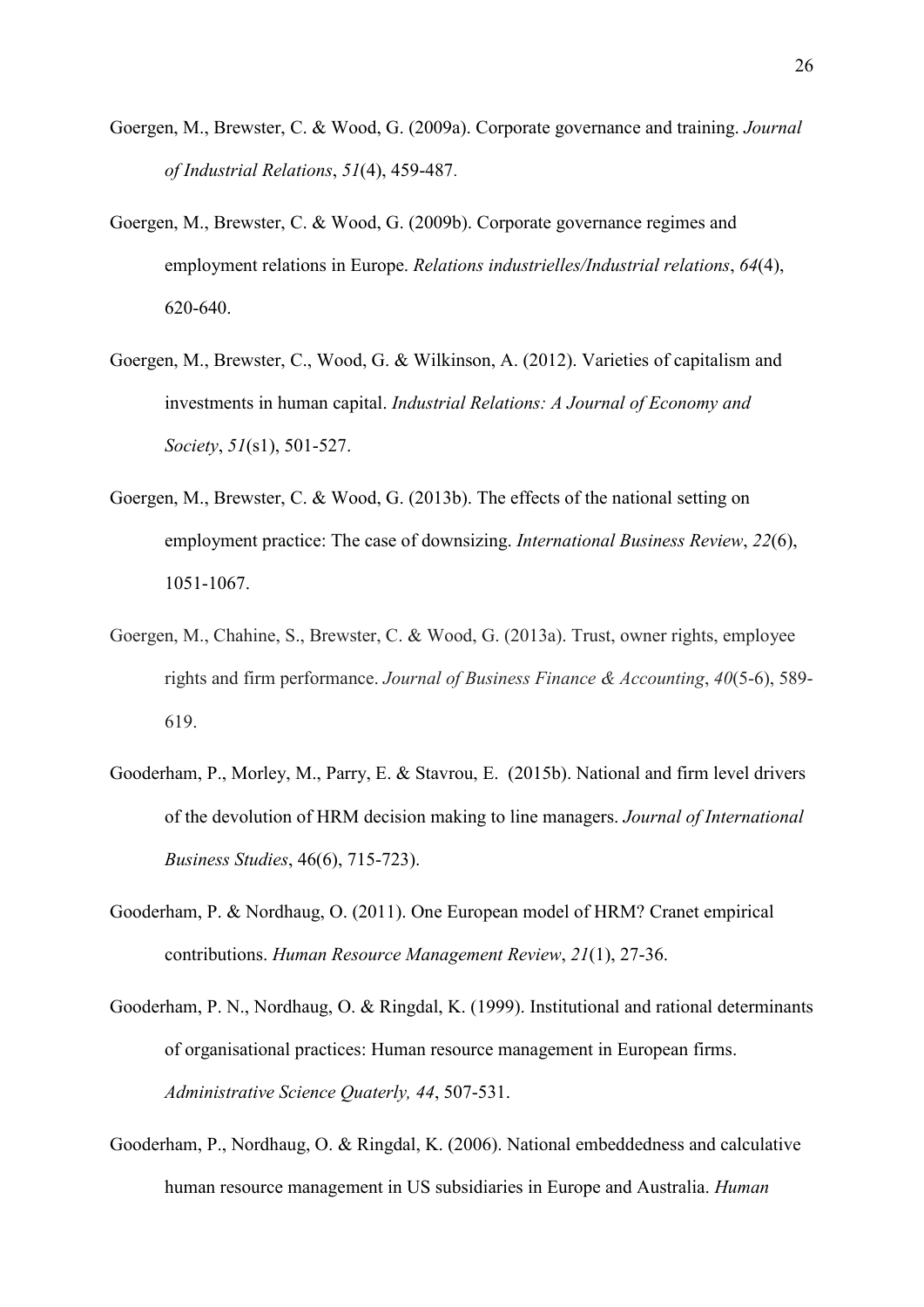*Relations*, *59*(11), 1491-1513.

- Gooderham, P., Fenton-O'Creevy, M., Croucher, R. & Brookes, M. (2015a). A multilevel analysis of the use of individual pay-for-performance systems. *Journal of Management*, 0149206315610634.
- Gooderham, P., Parry, E., & Ringdal, K. (2008). The impact of bundles of strategic human resource management practices on the performance of European firms. *International Journal of Human Resource Management*, *19*(11), 2041-2056.
- Greenwood, R., Oliver, C., Lawrence, T. B. & Meyer, R. E. (Eds.). 2017. *The SAGE Handbook of Organizational Institutionalism* (2nd ed.). Los Angeles: Sage.
- Guerci, M., & Shani, A. B. (2013). Moving toward stakeholder-based HRM: A perspective of Italian HR managers. *The International Journal of Human Resource Management*, *24*(6), 1130-1150.
- Guest, D.E., Paauwe, J. & Wright, P.M. (2013), *HRM and Performance: Building the Evidence Base*, San Francisco, CA: John Wiley and Sons.
- Hall, P. A. & Soskice, D. (Eds.). 2001. *Varieties of Capitalism. The Institutional Foundations of Comparative Advantage*. Oxford: Oxford University Press.
- Henrich, J., Heine, S. J. & Norenzayan, A. (2010). The weirdest people in the world?. *Behavioral and Brain Sciences, 33*(2/3), 1-75.
- Hofstede, G. (1980). *Culture's Consequences. International Differences in Work-Related Values*. Newbury Park: Sage Publications.
- House, R. J., Hanges, P. J., Javidan, M., Dorfman, P. W. & Gupta, V. (Eds.). (2004). *Culture, Leadership, and Organisations: The GLOBE Study of 62 Societies.* Thousand Oaks, CAL.: Sage.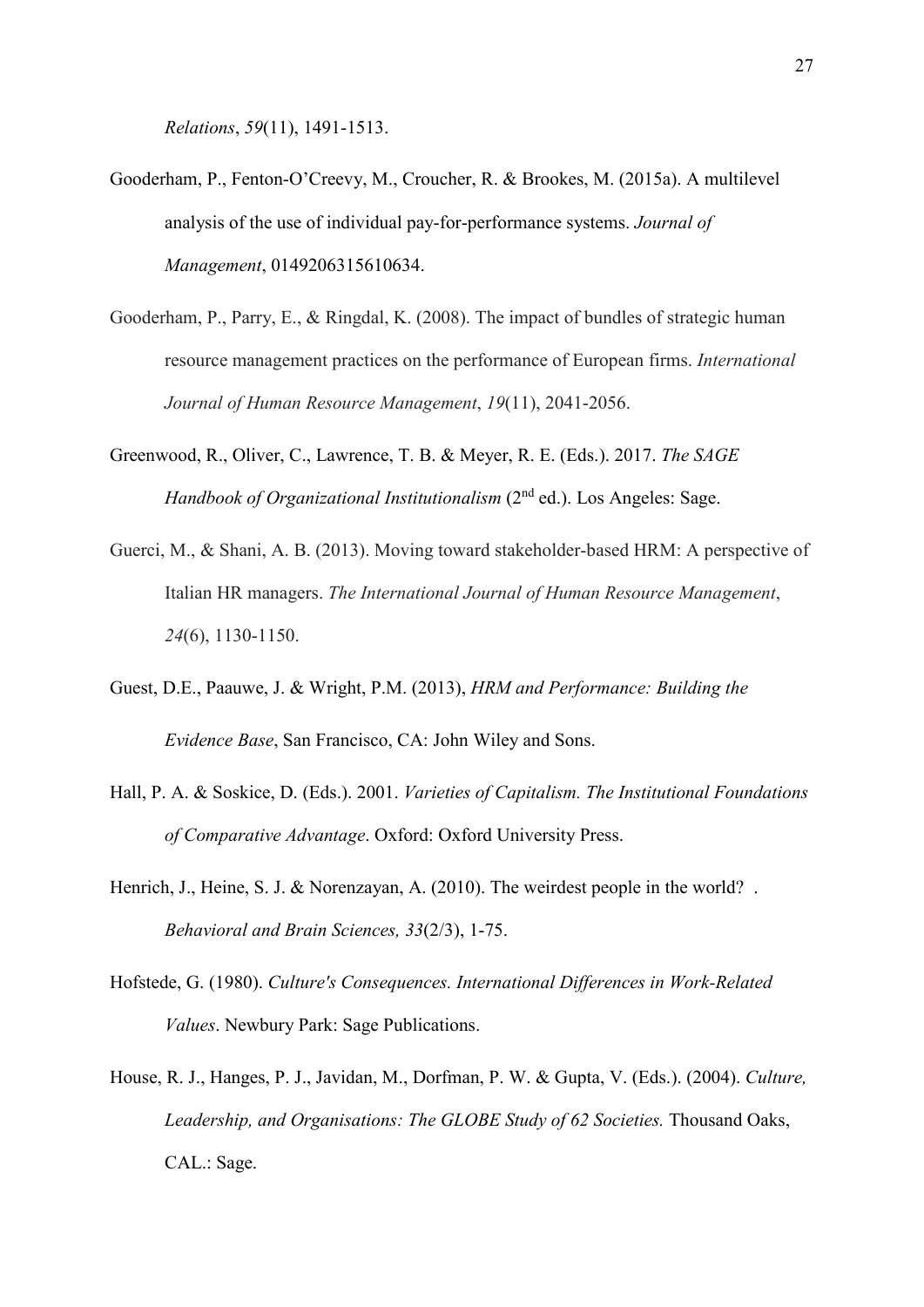- Jackson, G. & Deeg, R. (2008). Comparing capitalisms: understanding institutional diversity and its implications for international business. *Journal of International Business Studies, 39*, 540-561.
- Jackson, S. E., & Schuler, R. S. (1995). Understanding human resource management in the context of organizations and their environments. *Annual Review of Psychology*, *46*(1), 237-264.
- Jackson, S. E. (2013). Behavioral perspective of strategic human resource management. In E. H. Kessler (Ed.), *Encyclopedia of management theory*: (pp. 66-72). London: Sage.
- Jackson, S. E., Schuler, R. S., & Jiang, K. (2014). An aspirational framework for strategic human resource management. *The Academy of Management Annals*, *8*(1), 1-56.
- Jiang, K., Lepak, D. P., Hu, J., & Baer, J. C. (2012). How does human resource management influence organizational outcomes? A meta-analytic investigation of mediating mechanisms. *Academy of Management Journal*, *55*(6), 1264-1294.
- Jiang, K., Takeuchi, R. and Lepak, D.P. (2013), "Where do we go from here? New perspectives on the black box in strategic human resource management research," *Journal of Management Studies*, 50, 1448-1480.
- Kalmi, P., Pendleton, A., & Poutsma, E. (2012). Bargaining regimes, variable pay and financial participation: some survey evidence on pay determination. *The International Journal of Human Resource Management*, *23*(8), 1643-1659.
- Kaufman, B. E. (2010). The theoretical foundation of industrial relations and its implications for labor economics and human resource management. *Industrial and Labor Relations Review, 64 (1)*: 74-108.
- Kaufman, B. E. (Ed.). (2014). The development of Human Resource Management across Nations. Cheltenham: Edward Elgar.
- Kostova, T. & Roth, K. (2002). Adoption of an organisational practice by subsidiaries of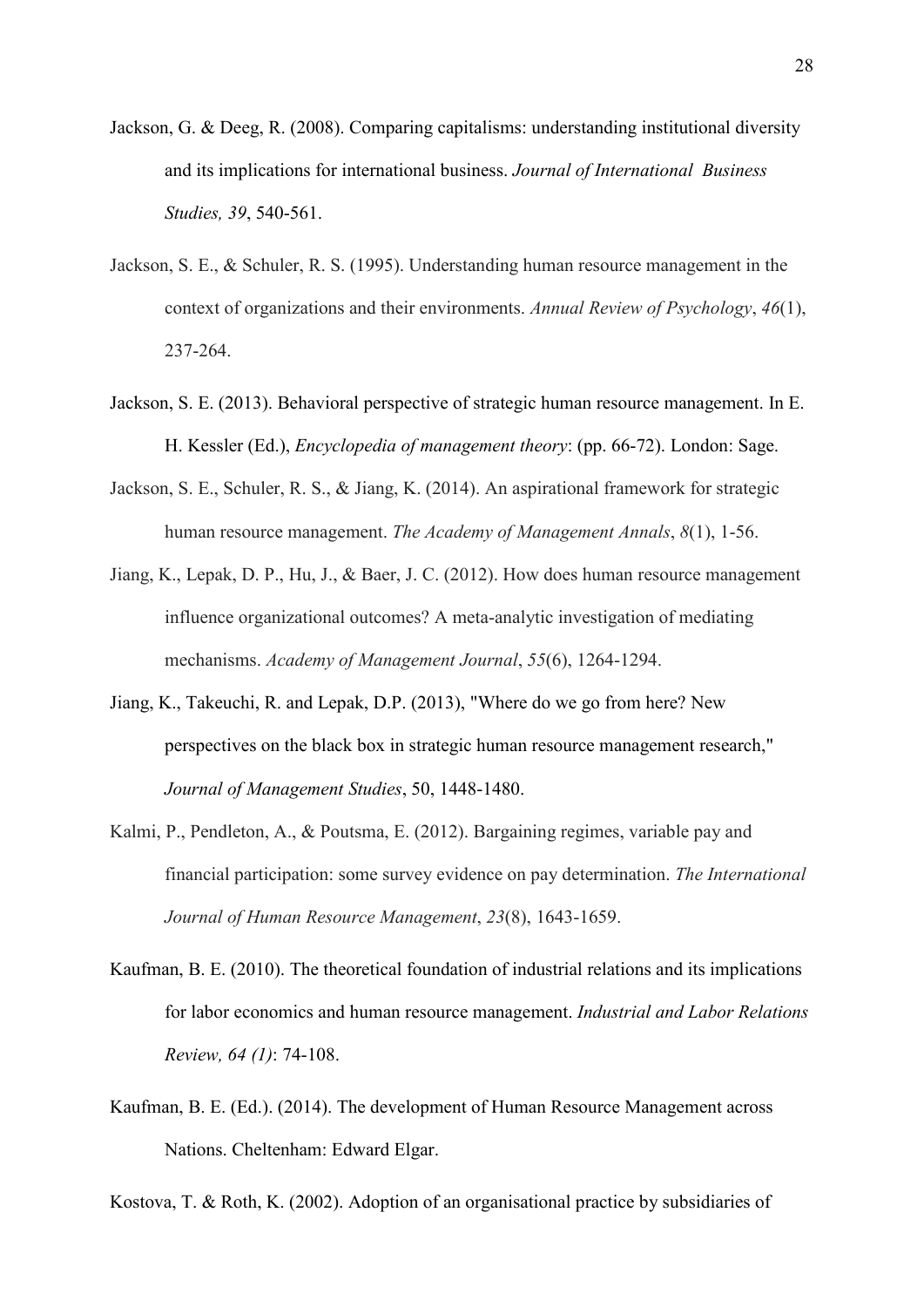multinational corporations: Institutional and relational effects. *Academy of Management Journal*, *45*(1), 215-233.

- Lado, A. A., & Wilson, M. C. (1994). Human resource systems and sustained competitive advantage: A competency-based perspective. *Academy of Management Review*, *19*(4), 699-727.
- Lawrence, P. R. & Lorsch, J. W. (1967). *Organisation and Environment: Managing Differentiation and Integration*. Boston: Harvard University Press.
- Lazarova, M., Morley, M. & Tyson, S. (2008). International comparative studies in HRM and performance - the Cranet data: Introduction. *International Journal of Human Resource Management*, *19*(11), 1995-2003.
- Lengnick-Hall, C. A., & Lengnick-Hall, M. L. (1988). Strategic human resources management: A review of the literature and a proposed typology. *Academy of Management Review*, *13*(3), 454-470.
- Lengnick-Hall, M. L. & H. Aguinis (2012). What is the value of human resource certification? A multi-level framework for analysis. *Human Resource Management Review 22*, 246-257.
- Lepak, D. P., & Snell, S. A. (1999). The human resource architecture: Toward a theory of human capital allocation and development. *Academy of Management Review*, *24*(1), 31-48.
- Luhmann, N. (1995). *Social Systems*. Stanford University Press.
- McNamara, T. K., Parry, E., Lee, J. & Pitt-Catsouphes, M. (2012). The effect of training on organisational performance: differences by age composition and cultural context. *International Journal of Human Resource Management*, *23*(6), 1226-1244.

Martin, G., Reddington, M., & Alexander, H. (2008). Technology, Outsourcing and HR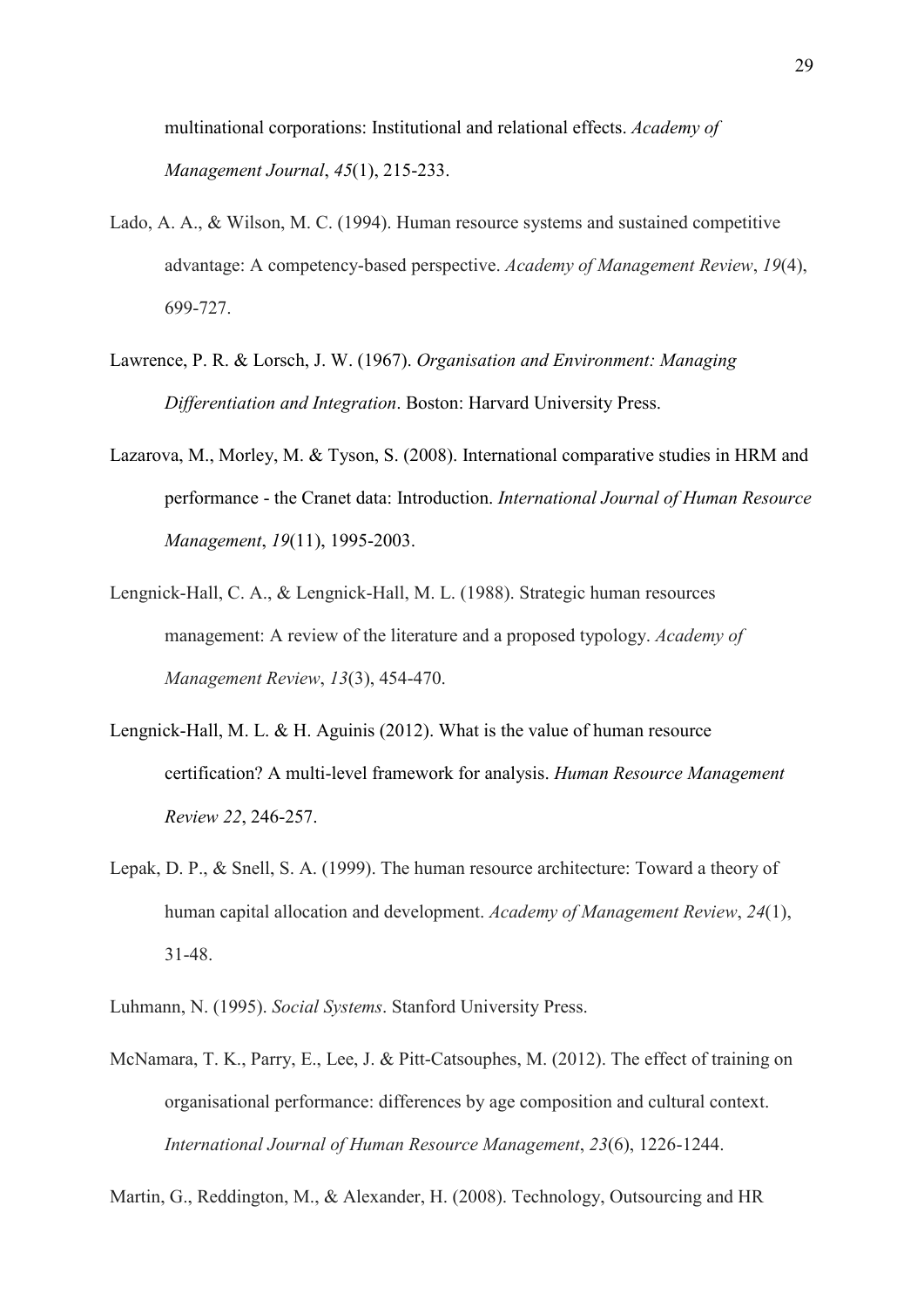Transformation: An introduction. *Technology, Outsourcing and Transforming HR*, 1- 37.

- Mayrhofer, W., Brewster, C., Morley, M. & Ledolter, J. (2011). Hearing a Different drummer? Evidence of convergence in European HRM. *Human Resource Management Review, 21*, 50-67.
- Meyer, J. W. & Rowan, E. (1977). Institutionalized organisations: Formal structure as myth and ceremony. *American Journal of Sociology, 83*, 340-363.
- Miller, D., Lee, J., Chang, S. & Le Breton-Miller, I. (2009). Filling the institutional void: The social behavior and performance of family vs non-family technology firms in emerging markets. *Journal of International Business Studies*, *40*(5), 802-817.
- Nienhüser, W. & Warhurst, C. (2018). Comparative employment relations: definitional, disciplinary and development issues. In C. Brewster and W. Mayrhofer (Eds.), *Handbook of Research on Comparative Human Resource Management 2nd edition*: Cheltenham, UK; Northampton, MA: Edward Elgar, 211-238.
- Nikandrou, I., Apospori, E., Panayotopoulou, L., Stavrou, E. T. & Papalexandris, N. (2008). Training and firm performance in Europe: the impact of national and organisational characteristics. *International Journal of Human Resource Management*, *19*(11), 2057- 2078.
- Nishii, L. H. & Wright, P. (2008). Variability within organisations: Implications for strategic human resource management. In D. B. Smith (Ed.), *The people make the place*: (pp. 225-248). Mahwah, NJ: Lawrence Erlbaum Associates.
- Nishii, L. H., Lepak, D. P., & Schneider, B. (2008). Employee attributions of the "why" of HR practices: Their effects on employee attitudes and behaviors, and customer satisfaction. *Personnel Psychology*, *61*(3), 503-545.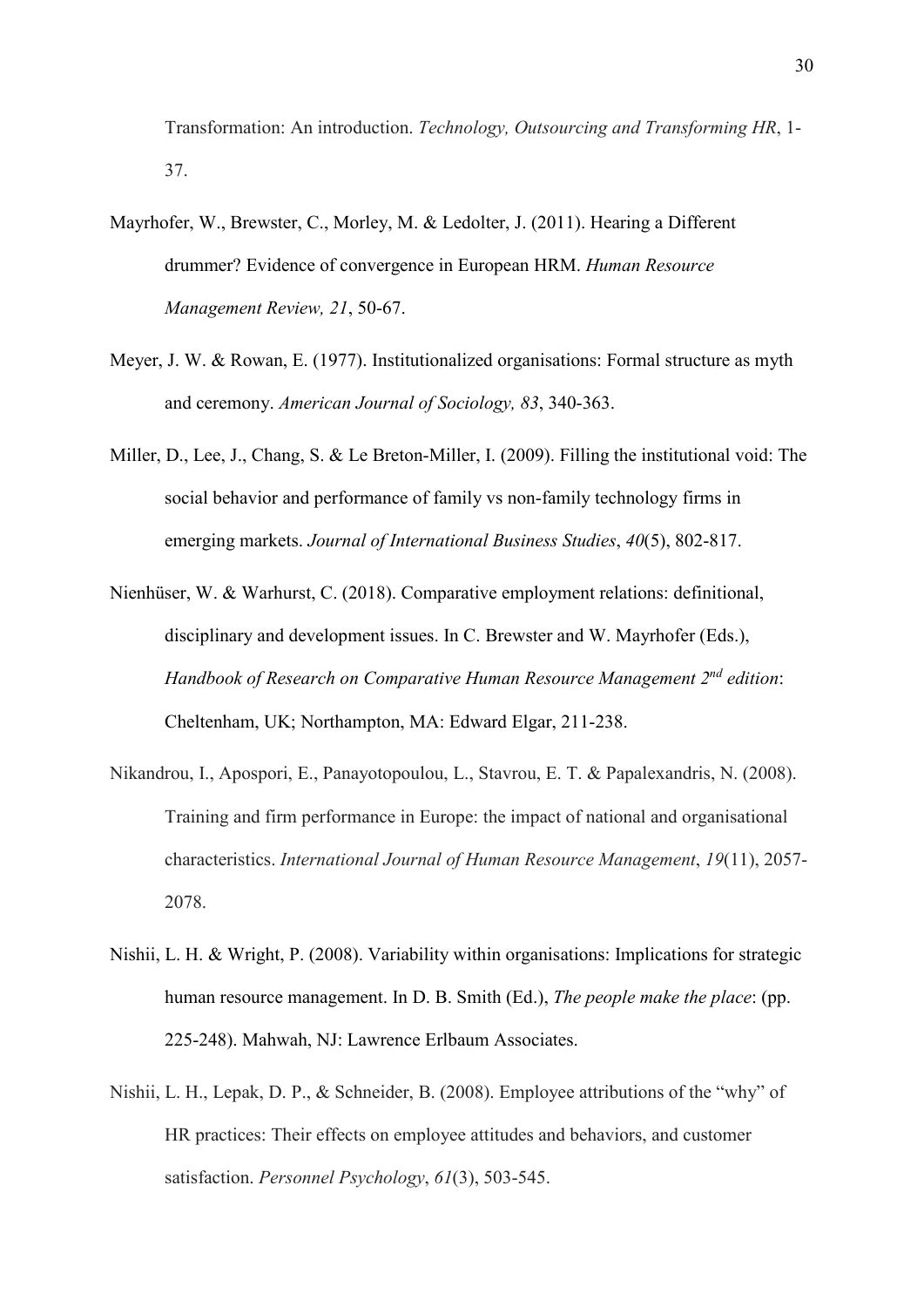- North, D. C. (1990). *Institutions, Institutional change and Economic Performance*. Cambridge: Cambridge University Press.
- Nyberg, A. J., Moliterno, T. P., Hale, D. & Lepak, D. P. (2014). Resource-based perspectives on unit-level human capital: A review and integration. *Journal of Management, 40*, 316-346.
- Parry, E., Stavrou, E. & Lazarova, M. (2013). Introduction: Human resource management across time and context: Comparative research and global trends in HRM. In E. Parry, E. Stavrou, & M. Lazarova (Eds.), *Global trends in Human Resource Management*: 1- 11. London, UK: Palgrave Macmillan.
- Paauwe, J., Guest, D. & Wright, P.M. (2013), "HRM and Performance: Achievements and Challenges," Chichester: John Wiley & Sons.
- Paauwe, J., & Farndale, E. (2017). *Strategy, HRM, and Performance: A Contextual Approach*. Oxford University Press.
- Peretz, H. & Fried, Y. (2012). National cultures, performance appraisal practices, and organisational absenteeism and turnover: a study across 21 countries. *Journal of Applied Psychology*, *97*(2), 448-459.
- Peretz, H., Levi, A. & Fried, Y. (2015). Organisational diversity programs across cultures: effects on absenteeism, turnover, performance and innovation. *International Journal of Human Resource Management*, *26*(6), 875-903.
- Peretz, H. & Rosenblatt, Z. (2011). The role of societal cultural practices in organisational investment in training: A comparative study in 21 countries. *Journal of Cross-Cultural Psychology*, *42*(5), 817-831.
- Peters, P., Ligthart, P. E., Bardoel, A. & Poutsma, E. (2016). 'Fit'for telework'? Crosscultural variance and task-control explanations in organisations' formal telework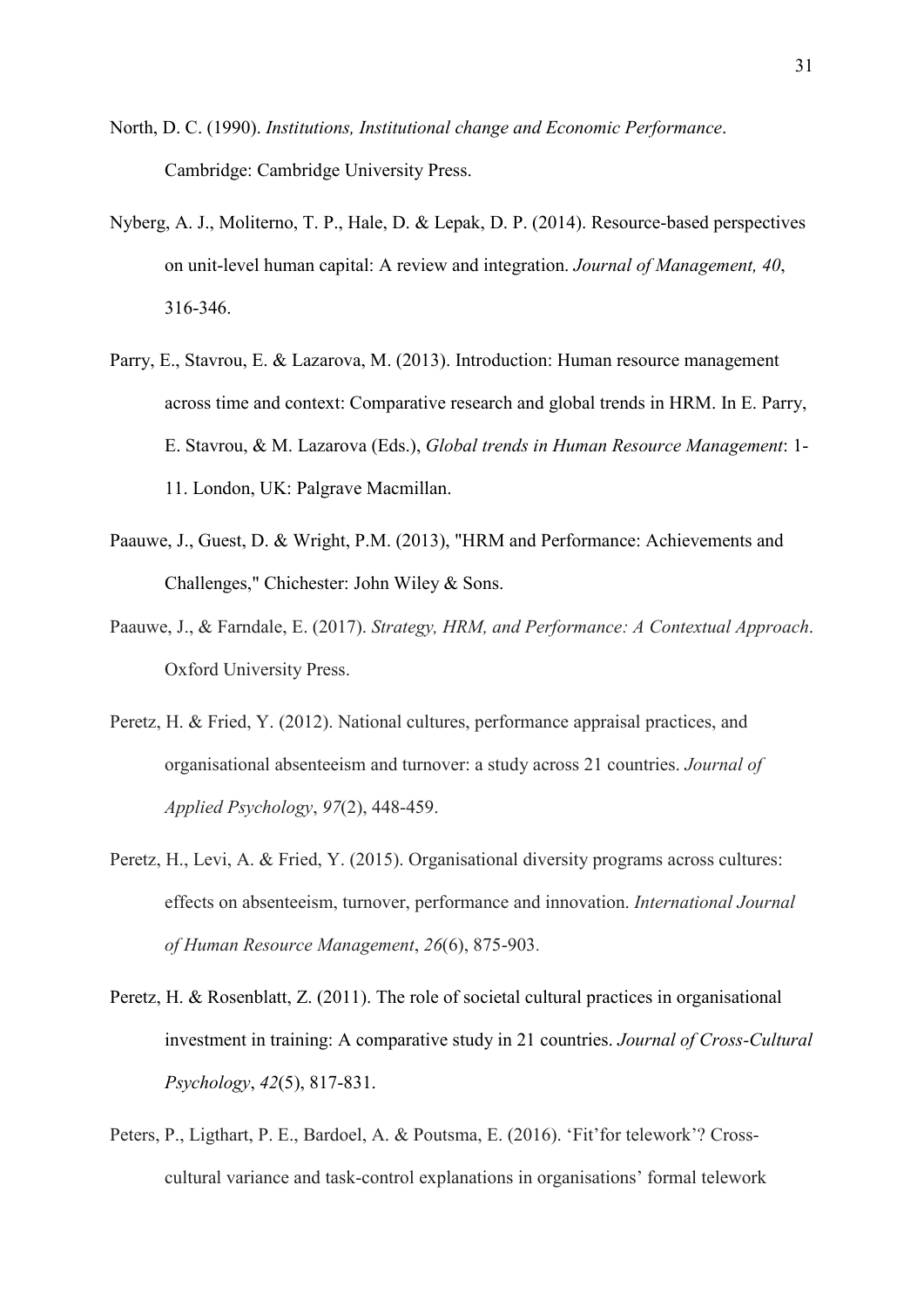practices. *International Journal of Human Resource Management*, *27*(21), 2582-2603.

- Powell, W., & DiMaggio, P. J. (Eds.). (1991). *The New Institutionalism in Organisational Analysis*. Chicago: University of Chicago Press.
- Prince, J. B., Katz, J. & Kabst, R. (2011). High-involvement information sharing practices: An international perspective. *International Journal of Human Resource Management*, *22*(12), 2485-2506.
- Pudelko, M. & Harzing, A. 2007. Country-of-origin, localization, or dominance effect? An empirical investigation of HRM practices in foreign subsidiaries. *Human Resource Management*, 46(4): 535–559.
- Richbell, S., Brookes, M., Brewster, C. & Wood, G. (2011). Non-standard Working Time: An International and Comparative Analysis. *International Journal of Human Resource Management,* 22, (4), 945–962.
- Rizov, M. & Croucher, R. (2008). Human resource management and performance in European firms. *Cambridge Journal of Economics*, *33*(2), 253-272.
- Schuler, R. S. & Jackson, S. E. (2005). A quarter-century review of human resource management in the US: The growth in importance of the international perspective. *Management Revue, 16,* 11-35.
- Scott, W. R. (1987). The Adolescence of Institutional Theory. *Administrative Science Quarterly, 32,* 493-511.
- Sheehan, C. (2005). A model for HRM strategic integration. *Personnel Review*, 34(2): 192- 209.
- Simon, H. A. (1955). A behavioral model of rational choice. *The Quarterly Journal of Economics, 69,* 99-118.
- Smith, C. & Meiksins, P. (1995). System, Society and Dominance Effects in Cross-National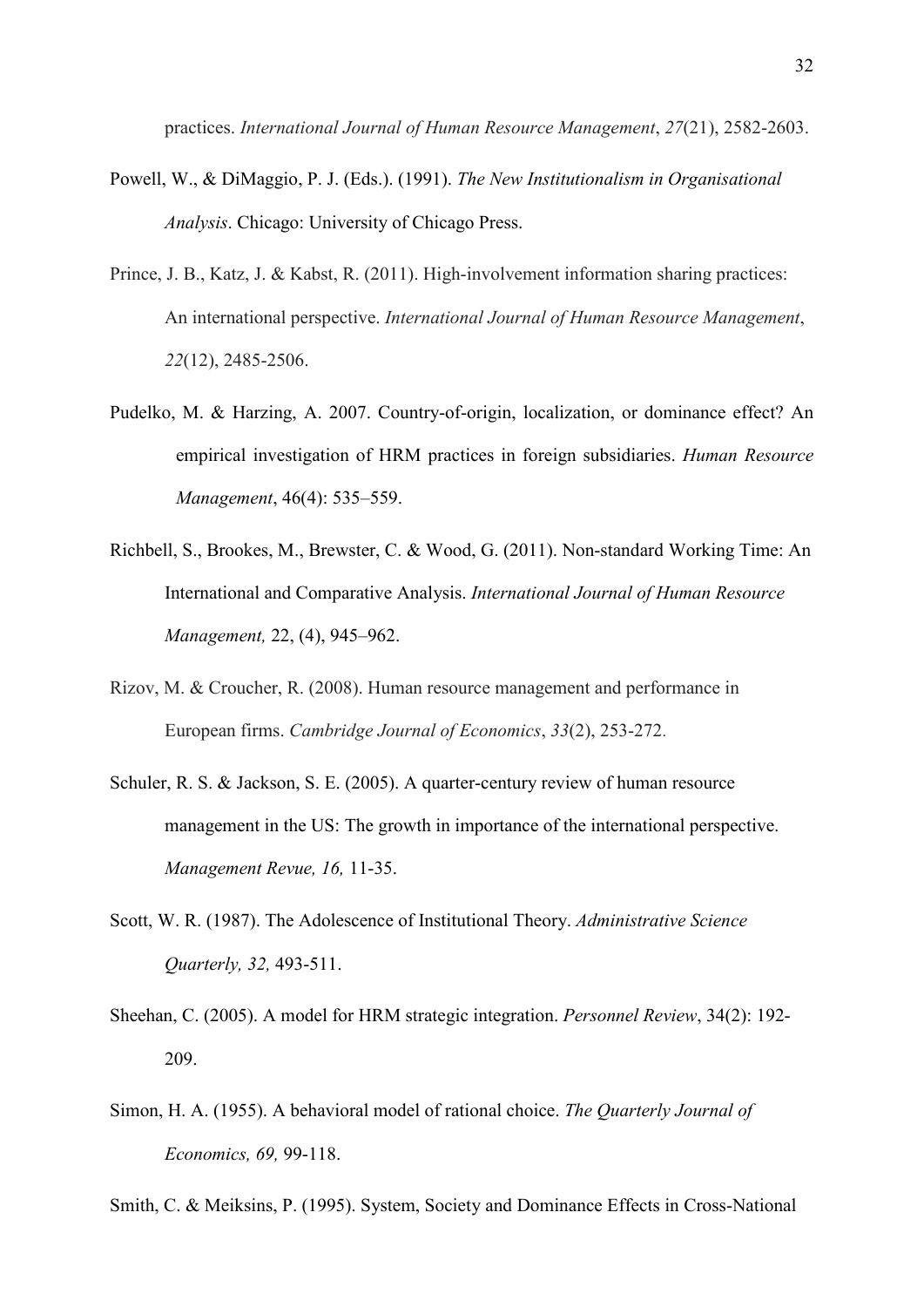Organisational Analysis. *Work, Employment and Society, 9*(2), 241-267.

- Sonnentag, S. (2012). Time in organisational research: Catching up on a long neglected topic in order to improve theory. *Organisational Psychology Review, 2,* 361-368.
- Stahl, G., Björkman, I., & Morris, S. (Eds.). (2012). *Handbook of Research in International Human Resource Management* (2nd ed.). Cheltenham, UK; Northampton, MA, USA: Edward Elgar.
- Stavrou, E., & Kilaniotis, C. (2010). Flexible work and turnover: an empirical investigation across cultures. *British Journal of Management*, 21(2), 541−554.
- Strohmeier, S. & Kabst, R. (2009). 'Organisational adoption of e-HRM in Europe: An empirical exploration of major adoption factors'. *Journal of Managerial Psychology*, 24: 6, 482-501.
- Taylor, S., Beechler, S., & Napier, N. (1996). Toward an integrative model of strategic international human resource management. *Academy of Management Review*, *21*(4), 959-985.
- Thelen, K. (2014). Varieties of liberalization and the new politics of social solidarity. Cambridge: Cambridge University Press.
- Thompson, J. D. (1967). *Organisations in action*. New York: McGraw-Hill.
- Tranfield, D., Denyer, D., & Smart, P. (2003). Towards a methodology for developing evidence‐informed management knowledge by means of systematic review. *British Journal of Management*, *14*(3), 207-222.
- Truss, C. (2001). Complexities and controversies in linking HRM with organisational outcomes. *Journal of Management Studies*, 38(8): 1121-1149.
- Tsui, A. S. (1990). A multiple-constituency model of effectiveness: An empirical examination at the human resource subunit level. *Administrative Science Quarterly*, 458-483.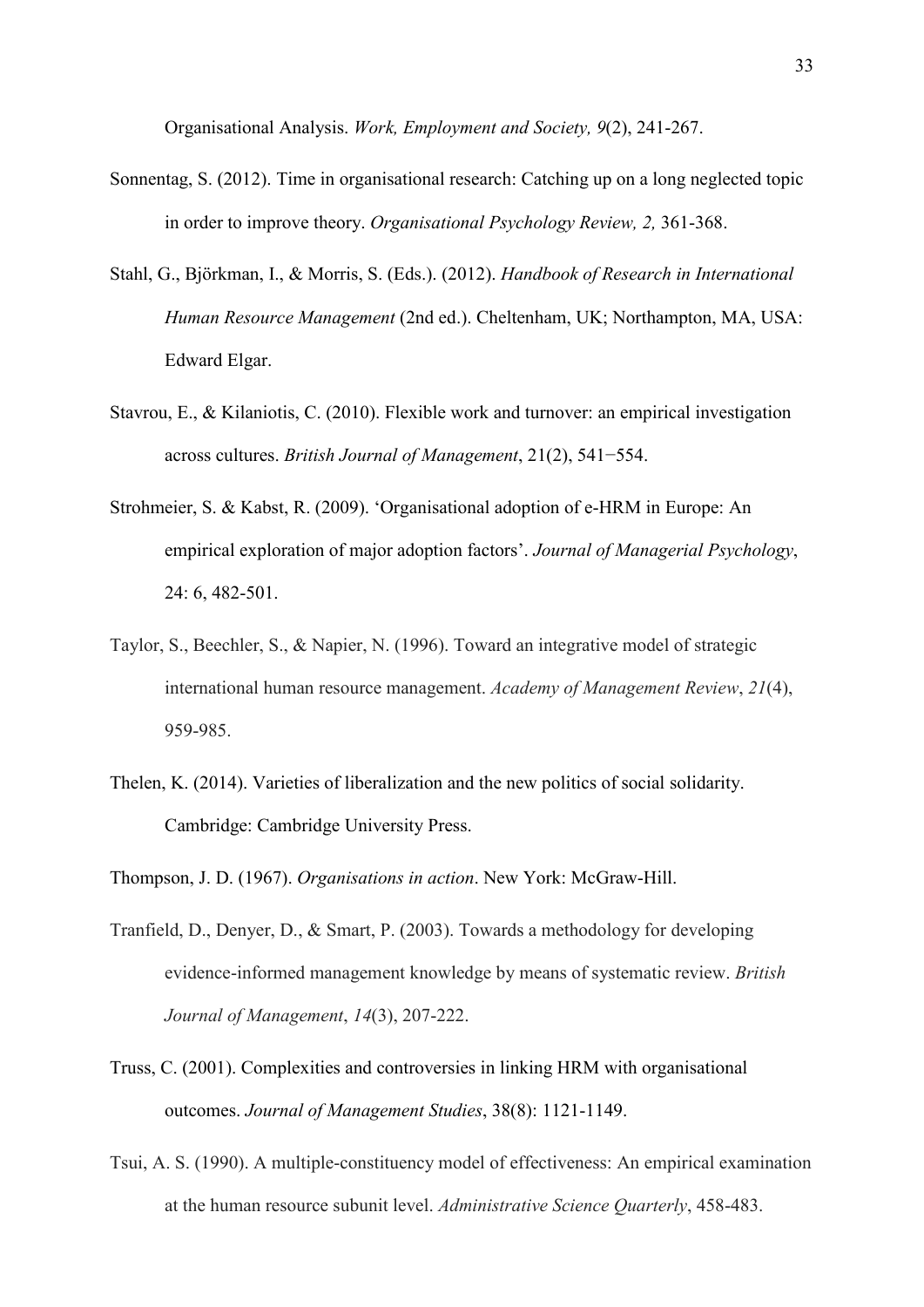- Wangrow, D. B., Schepker, D. J. & Barker III, V. L. (2015). Managerial discretion: An empirical review and focus on future research directions. *Journal of Management*, *41*(1), 99-135.
- Whitley, R. (1999). *Divergent Capitalisms*. Oxford: Oxford University Press.
- Walker, J. T., Brewster, C. & Wood, G (2014) Diversity Between and Within Varieties of Capitalism: Transnational Survey Evidence *Industrial and Corporate Change* 23 (2):493-533.
- Wright, P. M. & McMahan, G. C. (1992). Theoretical Perspectives for Strategic Human Resource Management. *Journal of Management, 18,* 295-320.
- Wright, P. M., & Snell, S. A. (1998). Toward a unifying framework for exploring fit and flexibility in strategic human resource management. *Academy of Management Review*, *23*(4), 756-772.
- Wright, P. M., Dunford, B. B., & Snell, S. A. (2001). Human resources and the resource based view of the firm. *Journal of Management*, *27*(6), 701-721.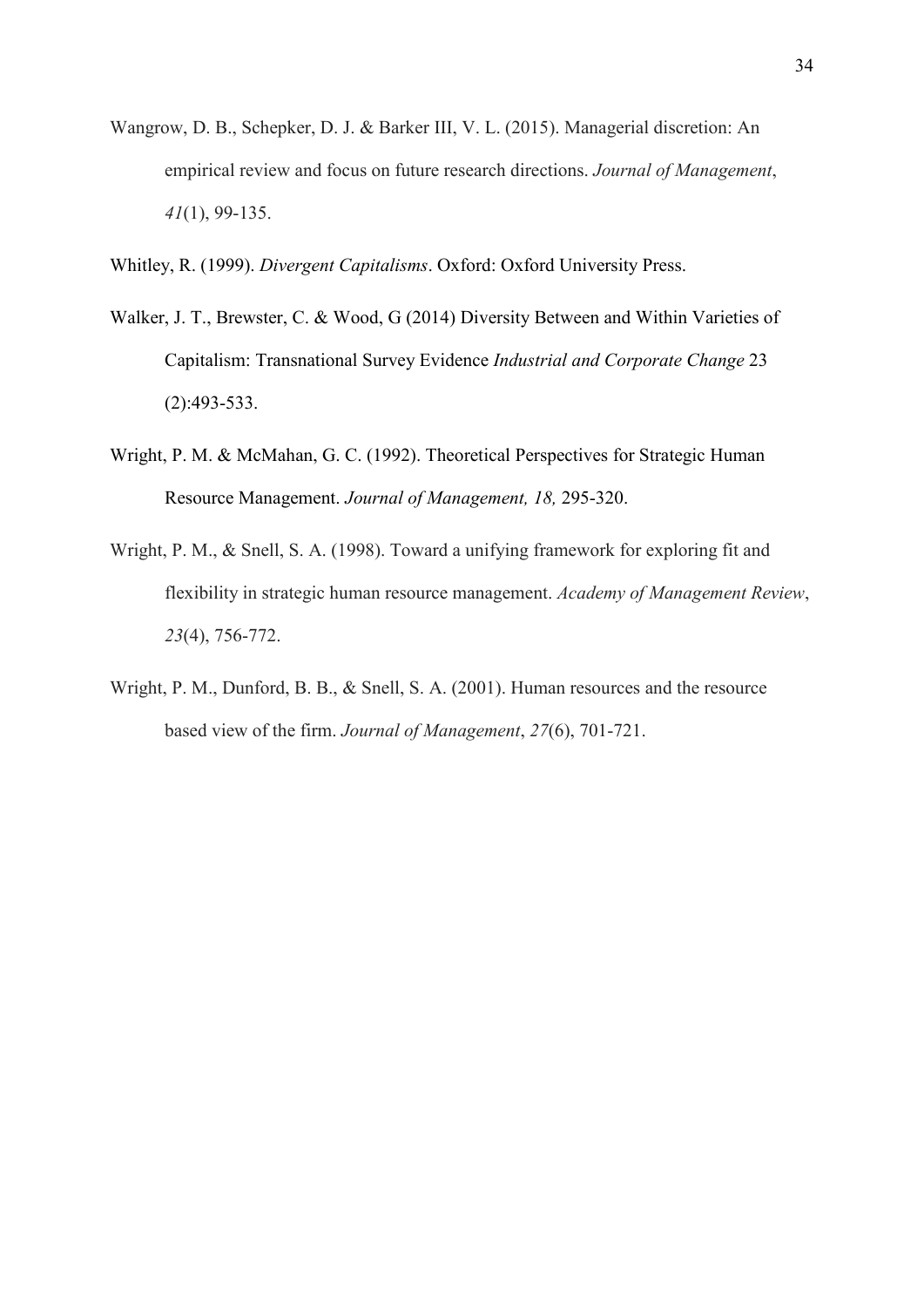**Figure 1: Comparative Contextual Framework of HRM**



Time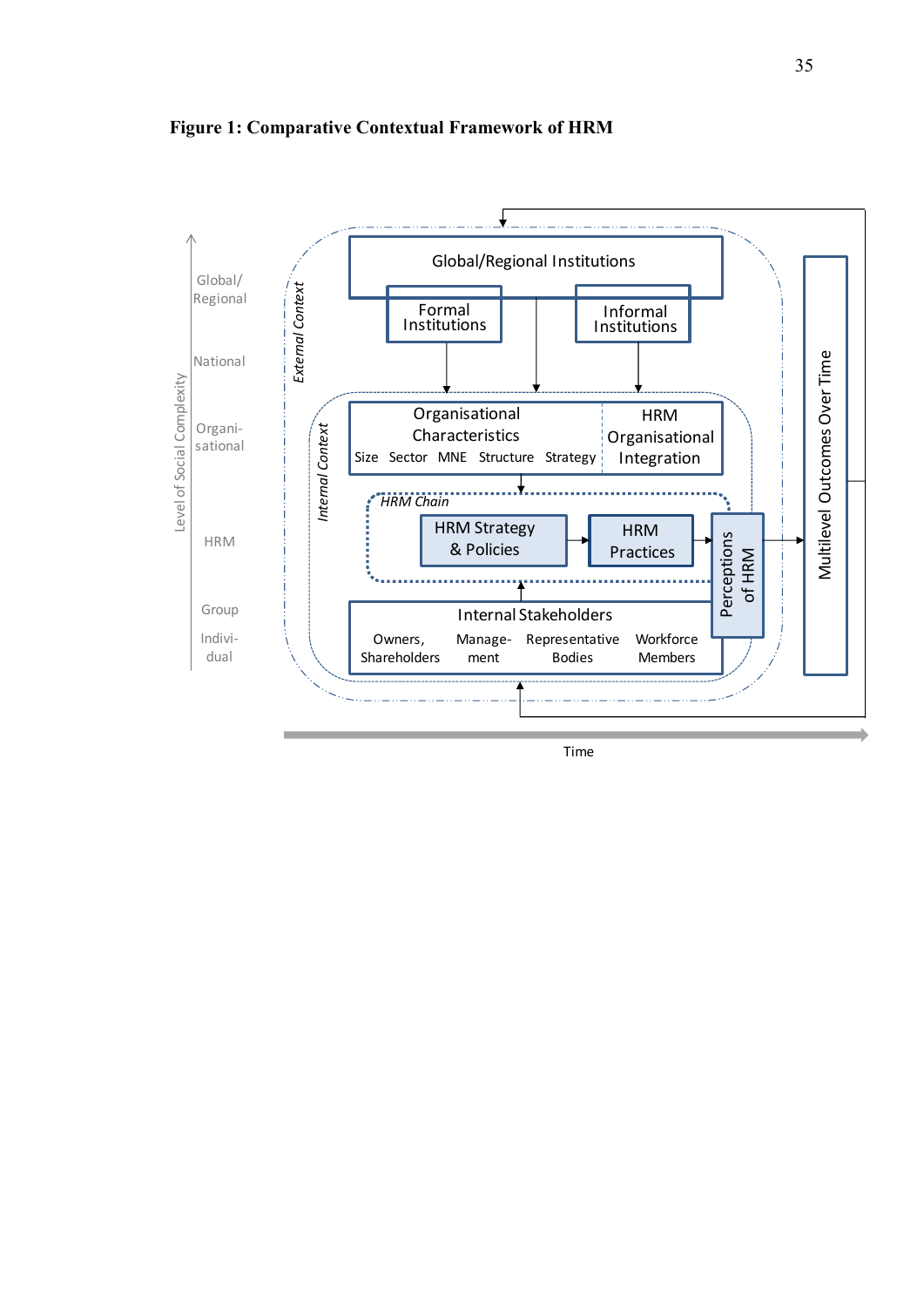| Authors                                          | Underlying<br>theoretical or<br>conceptual<br>sources                                                  | Major emphasis                                                                                                                                                                          | Role of                                                                                                           |                                                                                                   |                                                                                                                                   |                                                                         |  |
|--------------------------------------------------|--------------------------------------------------------------------------------------------------------|-----------------------------------------------------------------------------------------------------------------------------------------------------------------------------------------|-------------------------------------------------------------------------------------------------------------------|---------------------------------------------------------------------------------------------------|-----------------------------------------------------------------------------------------------------------------------------------|-------------------------------------------------------------------------|--|
|                                                  |                                                                                                        |                                                                                                                                                                                         | Internal<br>context                                                                                               | External<br>context                                                                               | Time                                                                                                                              | Multilevel<br>outcomes                                                  |  |
|                                                  | Strategy, fit, organizational life cycle                                                               |                                                                                                                                                                                         |                                                                                                                   |                                                                                                   |                                                                                                                                   |                                                                         |  |
| Schuler and<br>Jackson,<br>1987                  | Competitive<br>advantages<br>(Porter)                                                                  | Link between<br>different types of<br>competitive<br>strategies and<br>needed role<br>behaviors;<br>tentative<br>suggestion of<br>strategy-HRM<br>archetypes                            | Strong;                                                                                                           | Medium;<br>focus on<br>competitive<br>environment                                                 | No                                                                                                                                | Weak; focus<br>on growth<br>and prosperity<br>of the firm               |  |
| Baird and<br>Meshoulam<br>, 1988                 | Organizational<br>life cycle and<br>stage models                                                       | Combining<br>organizational<br>and HRM<br>development<br>stages and<br>analyze resulting<br>consequences for<br>doing HRM                                                               | Very strong;<br>combination<br>of<br>organizationa<br>1 and HRM<br>growth                                         | N <sub>o</sub>                                                                                    | Very strong                                                                                                                       | N <sub>o</sub>                                                          |  |
| Wright and<br>Snell, 1998                        | Fit models                                                                                             | Consolation of fit<br>and flexibility<br>goals of the<br>organization                                                                                                                   | Strong;<br>organizationa<br>l strategy,<br>goals,<br>mission:; HR<br>practices;<br>employee<br>skills             | Weak;<br>general<br>reference to<br>opportunities<br>and threats                                  | No                                                                                                                                | No; focus on<br>firm<br>performance                                     |  |
| Lengnick-<br>Hall and<br>Lengnick-<br>Hall, 1988 | Unclear;<br>implicitly some<br>kind of<br>contingency view<br>focusing on<br>internal<br>contingencies | Interdependence<br>of competitive<br>strategy and<br>HRM strategy                                                                                                                       | Strong; align-<br>ment with<br>organizationa<br>1 strategy                                                        | Medium;<br>focus on<br>competitive<br>environment                                                 | medium;<br>implicit via<br>organizationa<br>1 growth<br>expectations;<br>long-term<br>perspectives<br>with regards<br>to outcomes | No; focus on<br>growth and<br>prosperity of<br>the firm                 |  |
| <b>Resource-based</b>                            |                                                                                                        |                                                                                                                                                                                         |                                                                                                                   |                                                                                                   |                                                                                                                                   |                                                                         |  |
| Lado and<br>Wilson,<br>1994                      | Resource-based<br>view<br>Resource-based;                                                              | Effects of HR<br>systems on<br>development and<br>utilization of<br>organizational<br>competencies                                                                                      | Strong;<br>organizationa<br>1<br>competencies<br>$;$ link<br>between<br>HRM and<br>strategic<br>supra-<br>systems | Weak; focus<br>on<br>competitive<br>environment<br>Weak;                                          | No<br>Weak;                                                                                                                       | No; focus on<br>competitive<br>advantage of<br>the firm<br>No; focus on |  |
| Lepak and<br>Snell, 1999<br>Wright et            | human capital;<br>transaction cost<br>Resource-based;                                                  | relationships<br>among<br>employment<br>modes,<br>employment<br>relationships,<br>human resource<br>configurations,<br>and criteria for<br>competitive<br>advantage<br>explores how the | Strong;<br>Very strong;                                                                                           | implicit via<br>competitive<br>advantage,<br>labor market,<br>human capital<br>alliances<br>Weak; | change in<br>competitive<br>situation<br>Weak;                                                                                    | competitive<br>advantage of<br>firm<br>No; focus on                     |  |
| al., 2001                                        |                                                                                                        | fields of strategy                                                                                                                                                                      | people                                                                                                            | implicit via                                                                                      | processes                                                                                                                         | core                                                                    |  |

# **Appendix 1: Major theoretical angles used in early HRM research**